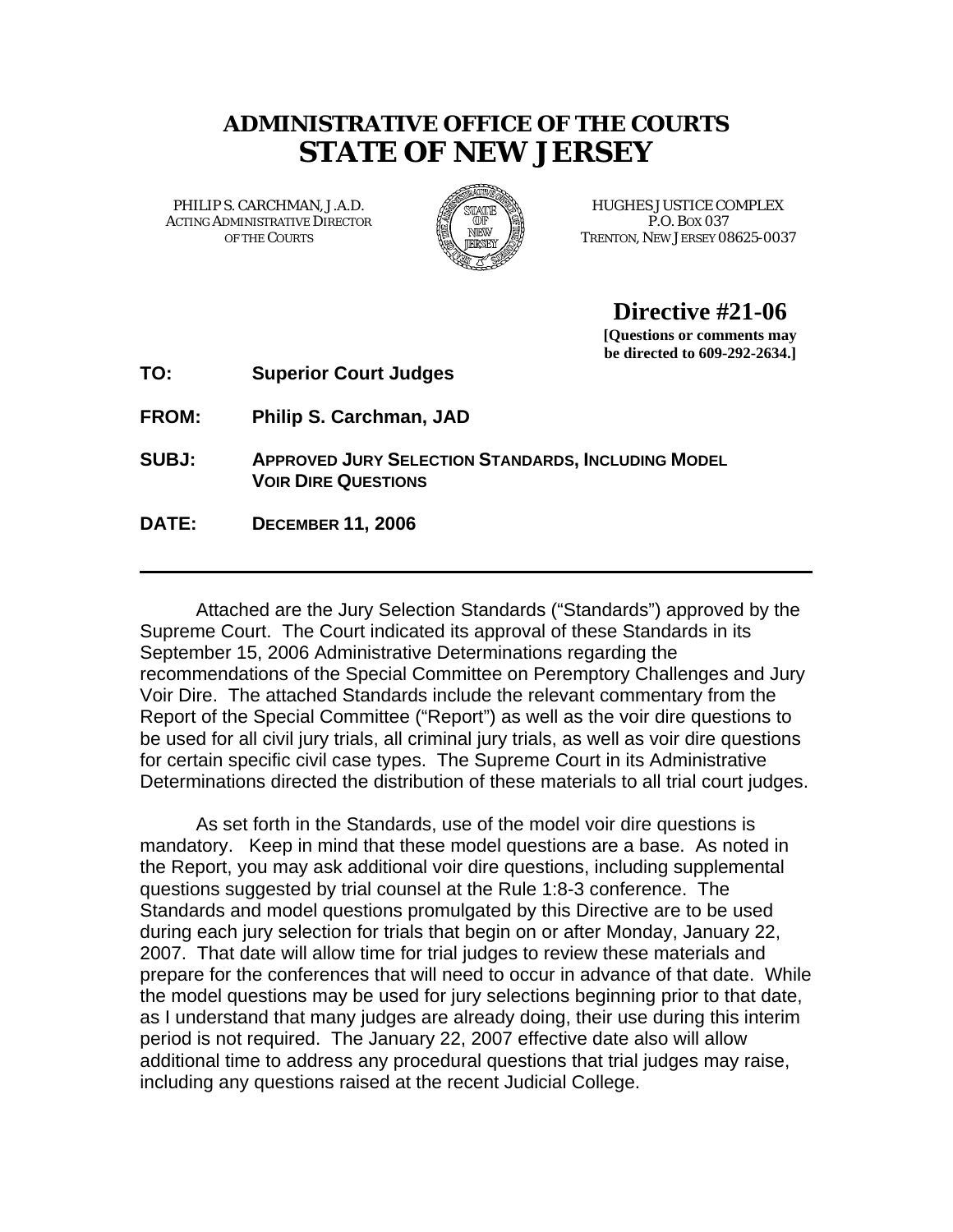Directive # 21-06 December 11, 2006 Page 2

The Court in its Administrative Determinations also approved the Special Committee's recommendation for creation of a standing committee on the jury selection process and procedures. Formation of the Supreme Court Committee on Jury Selection in Civil and Criminal Trials is underway. Part of that committee's initial charge will be to review the model voir dire questions promulgated by this Directive for any necessary revisions or refinements, e.g., suggestions by the Judiciary Advisory Committee on Americans with Disabilities Act Compliance.

Additionally, please also be aware that the Court, in accordance with the Special Committee's recommendation has amended Rule 1:8-3(f), effective September 1, 2006, to require that attorneys submit any proposed supplemental voir dire questions in writing and that trial judges rule on the record regarding questions requested by attorneys and any attorney participation at voir dire.

Any questions regarding this Directive or the underlying Standards may be directed to Michael F. Garrahan, Esq., of the AOC's Office of Trial Court Services by e-mail or by phone (609-292-2634).

P.S.C.

Attachments (Jury Selection Standards; Model Voir Dire Questions)

cc: Chief Justice James R. Zazzali Assignment Judges Criminal and Civil Presiding Judges Theodore J. Fetter, Deputy Admin. Director AOC Directors and Assistant Directors Trial Court Administrators Marilyn C. Slivka, Special Programs Michael F. Garrahan, Jury Programs Steven D. Bonville, Special Assistant Francis W. Hoeber, Special Assistant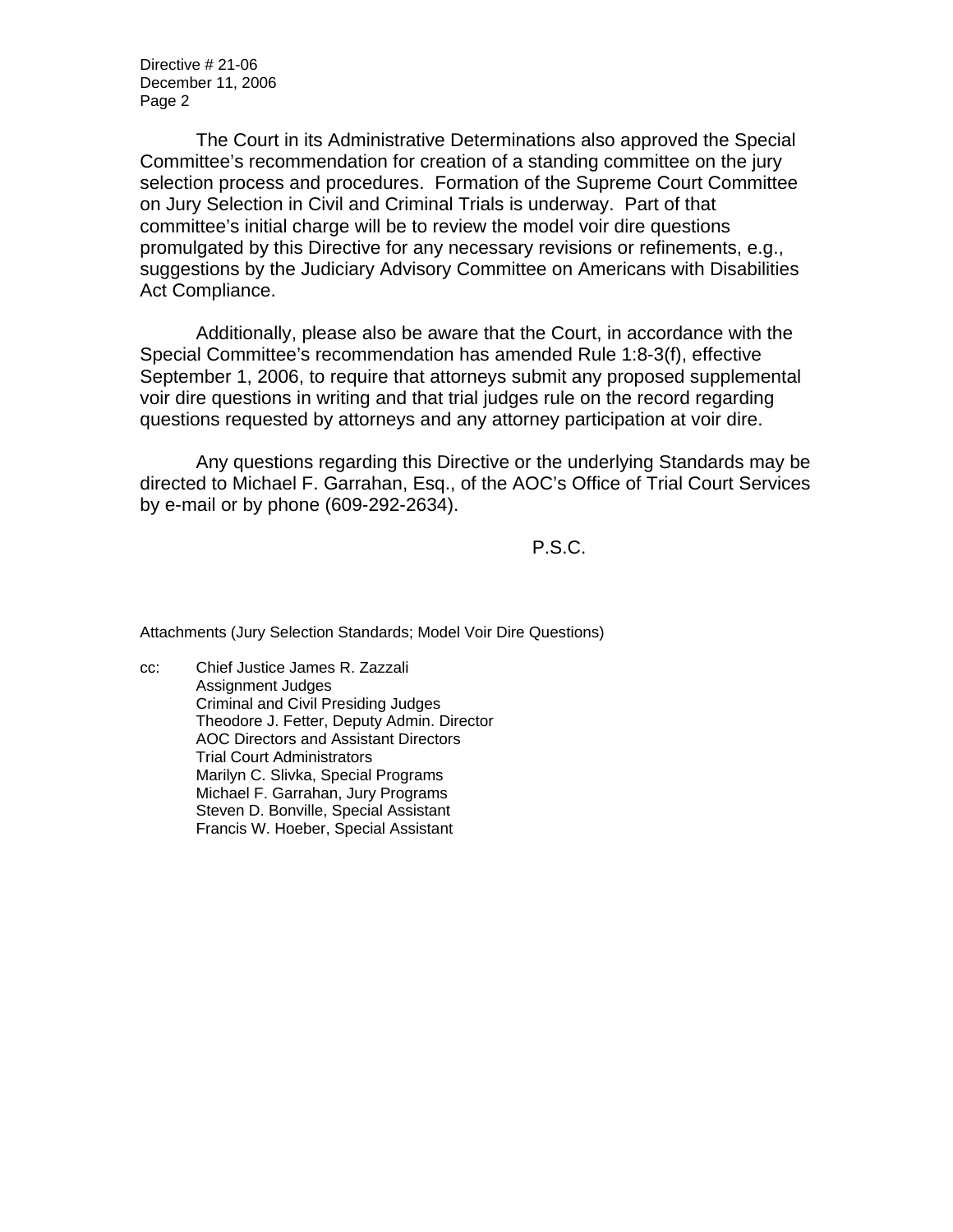# **STANDARDS FOR JURY SELECTION**

### **As Approved by the Supreme Court**

#### **Promulgated by Directive #21-06 (December 11, 2006)**

The Supreme Court, as reflected in its September 15, 2006 Administrative Determinations on the report and recommendations of the Special Committee on Peremptory Challenges and Jury Voir Dire, approved these Standards for Jury Selection. The Special Committee developed these Standards in accordance with the Court's charge to make recommendations on ways to improve current jury selection practice. In developing the Standards, the Special Committee engaged in extensive discussions with and received input from trial judges, organized bar association groups, and individual members of the bar. The Special Committee also reviewed case law, noting, however, that in the rare instances where jury selection issues have been the subject of reported decisions, those instances have nearly always occurred in capital trials.

The purpose of jury selection is to obtain a jury that can decide the case without bias against any of the involved parties, that will evaluate the evidence with an open mind, and that will apply the law as instructed by the judge. Voir dire practices must be geared to eliciting meaningful information from prospective jurors so those with a real potential for bias can be excused. The process should be designed to provide the attorneys and judge with sufficient information to appropriately excuse jurors for cause. The process should also provide the attorneys with sufficient information to intelligently exercise peremptory challenges.

 It should be noted that in many courtrooms, judges are currently conducting voir dire in a thorough and meaningful manner. However, some judges conduct the process in a more perfunctory manner, which is not properly geared to achieve the purpose of voir dire. In those courtrooms, a more expansive practice is required. The role of counsel in proposing questions and participating in the voir dire process should not be unduly restricted. Judges and counsel should be mindful that the jury selection process is an important part of the trial. Indeed, in the eyes of many attorneys, it is the most important part of the trial. Attorneys have also noted that they are more familiar than the court with the cases prior to trial and that their requests regarding voir dire should be duly considered for that reason.

 Over the last decade or more, several committees and task forces have evaluated the number of peremptory challenges allowed in trials in New Jersey. Each such study made recommendations to reduce the number of challeges. Each study also has recommended that improvements be made in the voir dire process, which in turn would reduce the need for the number of peremptory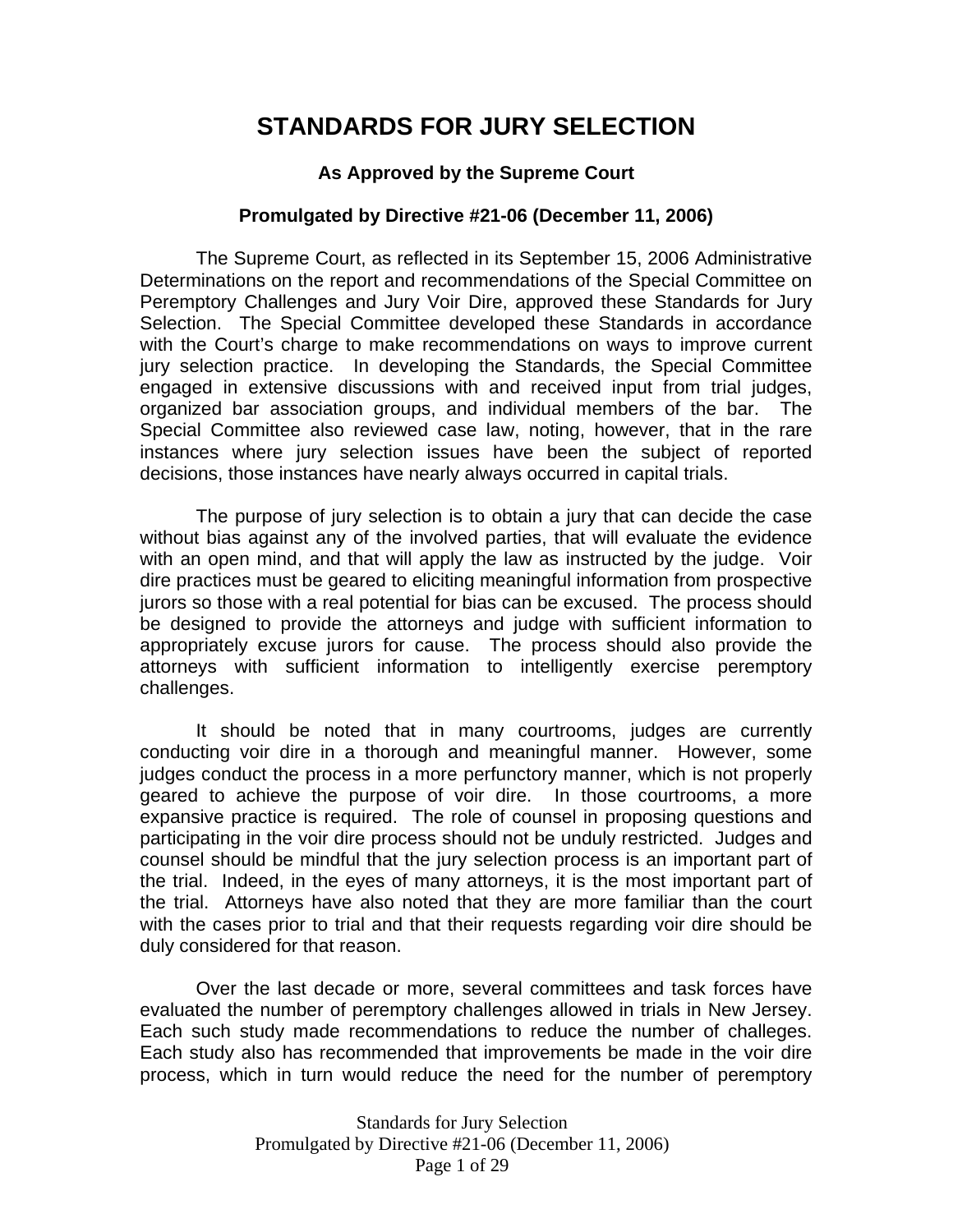challenges currently permitted. Judicial education programs have been presented on this subject. The collective result of these efforts is that some strides have been achieved in improving the process. More, however, needs to be done, though, as noted above and which has been recognized by practicing attorneys, many judges already conduct the process in an exemplary manner.

 The Special Committee developed these standards for use in all civil and non-capital criminal trials. The standards incorporate and require use of features that are reasonably suited to achieving a meaningful and thorough voir dire process. The standards, once fully implemented, will establish uniform practices, while retaining a reasonable measure of flexibility for the exercise of judicial discretion in the jury selection process. This process is a fluid one, and utilization of a rigid "script" would be counterproductive. There must be the ability for the trial judge and attorneys to deal with circumstances as they evolve during the process. Some degree of latitude to allow for variation in style is acceptable, so long as the essential ingredients of a thorough and meaningful voir dire are included.

 Compliance with the standards requires accountability. Assignment Judges and Presiding Judges shall be responsible for implementing, monitoring, and assuring continued compliance with the standards.

 Adherence to these standards will provide a sufficient measure of uniformity and predictability to the jury selection process throughout the State, will ensure that the process is thorough and meaningful, and will allow for reasonable flexibility and exercise of judicial discretion. The Special Committee was of the view that compliance with these standards should not add significant time to jury selection. Finally, compliance will further the interests of justice because jurors will be selected in a process that elicits sufficient meaningful information about jurors, their background, relevant views, opinions and life experiences to ensure, as best we can, that they will be able to decide the case before them in a fair and impartial manner. It will be a process that attorneys, litigants, and citizens called to jury service will recognize as sensible, serious, meaningful, and geared to its purpose -- selection of a fair jury.

 The Court also asked the Special Committee for recommendations as to whether the number of peremptory challenges presently allowed should be changed. After careful consideration of the issue and much discussion and debate, the Committee recommended substantial reductions, especially in criminal trials. While the Court in its September 15, 2006 Administrative Determinations specifically did not act on that particular recommendation, instead holding it in abeyance for a year, a significant factor informing that recommendation was the anticipated improvement of the quality of the voir dire process that will be achieved by the implementation of these standards. The two work hand-in-hand. With improved and more expansive voir dire and more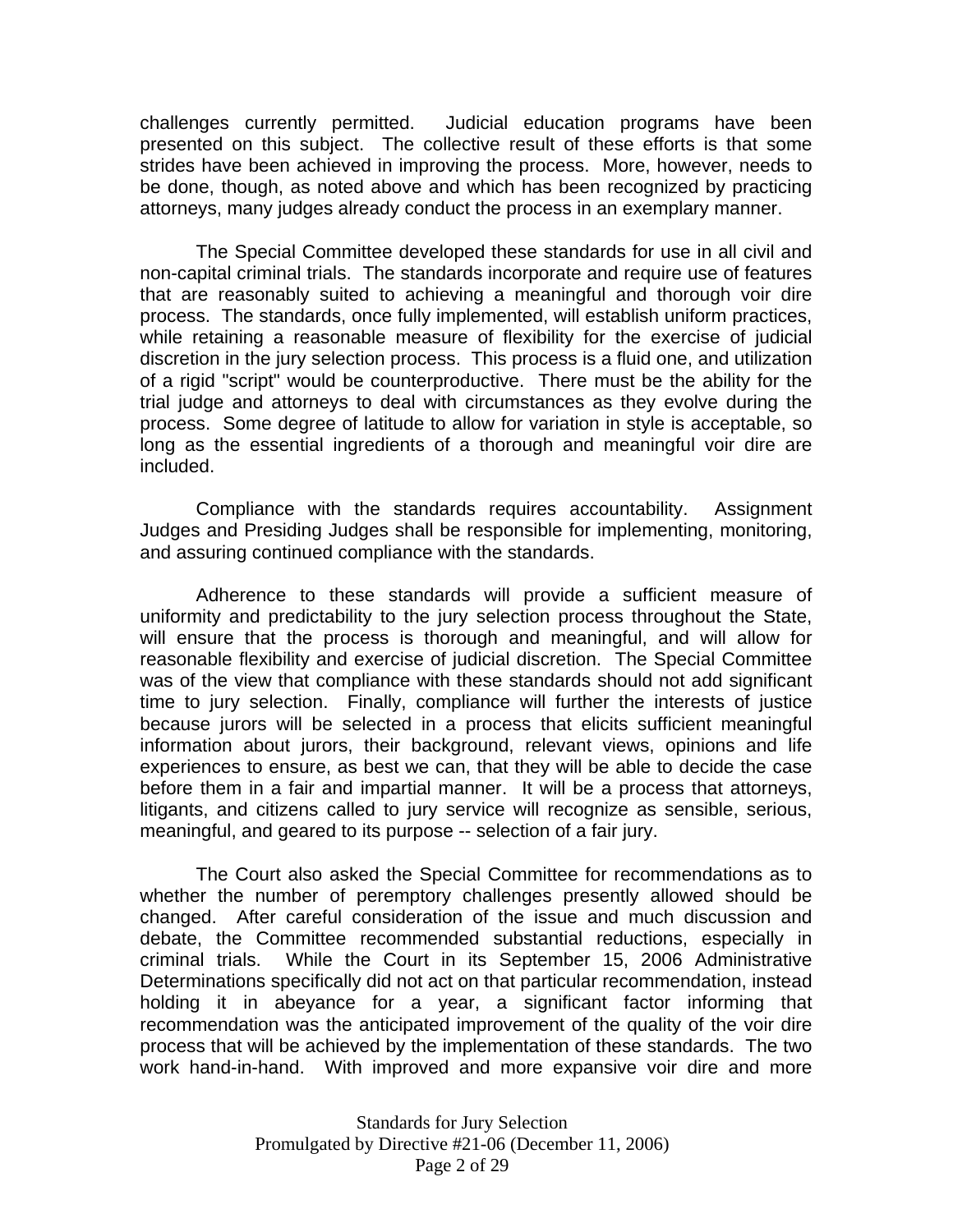liberal excusals for cause, the need for peremptory challenges should be significantly diminished.

## **STANDARD 1. VOIR DIRE METHOD**

**The method chosen to conduct voir dire must assure a thorough and meaningful inquiry into jurors' relevant attitudes so the court and counsel can identify jurors who may possess a bias, prejudice, or unfairness with regard to the trial matter or anyone involved in the trial.** 

 Unlike some other jurisdictions, in New Jersey, the trial judge presides over and is responsible for the conduct of the jury selection process. The judge is vested with discretion in the manner in which the process is conducted. That discretion, however, is not unbridled and must be exercised in a manner that will achieve the important purpose of the process.

 Our practice provides, in non-capital cases, that jurors shall be examined as follows: "For the purpose of determining whether a challenge should be interposed, the court shall interrogate the prospective jurors in the box after the required number are drawn without placing them under oath. The parties or their attorneys may supplement the court's interrogation in its discretion." R. 1:8-3(a). Two basic practices have evolved. Some judges, after calling the required number to the box, question those jurors en banc, with jurors raising their hands to respond in a particular manner as directed by the judge. Where appropriate, follow-up questions are posed to those jurors. Other judges, after calling the required number to the box, address each juror in turn, asking specific questions. Either method may be utilized, subject, however, to the following.

 No method may rely on jurors' memory of questions previously posed to other jurors. Such a practice is unreliable in eliciting the required information from each juror. Each juror must be asked each question, either individually, en banc, or a combination of the two. Judges may, in their discretion, reduce the questions to written form (hand-out or easel) or projected form as an aid, but this may not serve as a substitute for orally asking each question to each juror.

 Thus, for example, the originally-seated panel may be questioned en banc, with appropriate follow-up questions posed to those who respond affirmatively to particular questions. Additionally, as discussed in Standard 2, each juror who gets through the initial screening should be asked at least one or more open-ended questions intended to elicit narrative responses. These questions, of course, must be directed to and answered by each juror individually. Also, each juror should be asked individually whether there is anything about the nature of the case or the participants in the trial that would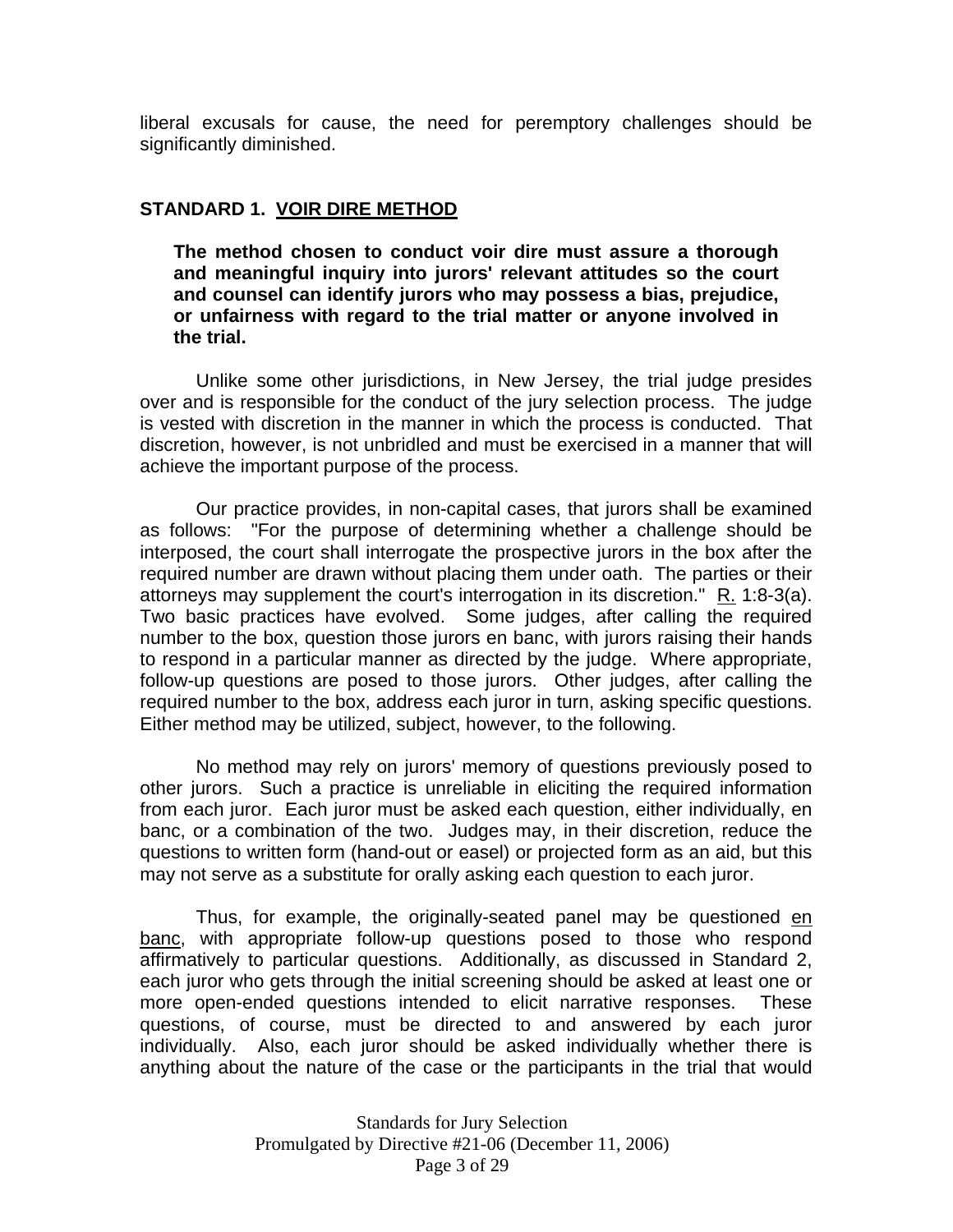make it difficult or impossible for that juror to judge the case fairly or impartially or whether there is anything in the juror's mind (whether or not covered by the questions) that the juror thinks the judge or attorneys ought to know about before deciding whether that juror should serve.

 As jurors are excused, the newly-seated jurors must be questioned in the same manner. If, for example, three new individuals are seated at the same time, it is permissible to question those three as a group, with the same two exceptions as noted in the preceding paragraph. It is not permissible, however, as the sole basis for eliciting responses, to simply ask whether the newly-seated juror(s) heard the questions asked of previous jurors and would answer any of them differently. There is nothing wrong with posing that type of question as an initial inquiry, because it might elicit a response that results in an expeditious disqualification and thus conserve time. But if the question is utilized and does not result in disqualification, all of the questions must be posed.

 The judge shall not pose the questions to the entire array, before seating the original panel in the box. The one exception to this prohibition is that for a particularly long trial, the judge may address the issue of hardship excusals to the entire array before seating the initial panel in the box. When addressing the array, the judge should inform jurors that it is important that, when called to the box, they answer all questions truthfully, accurately, and fully. The jurors should be told that if any question is of a personal or sensitive nature, they can simply ask that they discuss it with the judge (and attorneys) at sidebar.

 After making the introductory comments to the array, including the remarks approved by the Supreme Court, the initial panel should be drawn and called to the box. At that point, the judge should instruct those remaining in the gallery to listen closely and carefully to the questions so that if one of them is called upon to replace an excused juror they will be able to bring to the court's attention the questions to which they would have answered yes. Then the judge should begin questioning the jurors seated in the box. As stated, under no circumstances should the questions be posed to the entire array as a substitute for asking the questions to each juror in the box, nor may the asking of each question to each juror in the box be dispensed with before that juror is qualified.

 Left to the judge's discretion is the extent to which sidebar discussions are conducted. Of course, when requested by a juror because of the sensitive or personal nature of the question, sidebar should be utilized. Sidebar should also be utilized when deemed appropriate to avoid discussion of subject matter that has the capacity to taint the remainder of the panel. Generally, however, the give-and-take in the process should be conducted in open court. Challenges for cause should be conducted at sidebar if requested by counsel.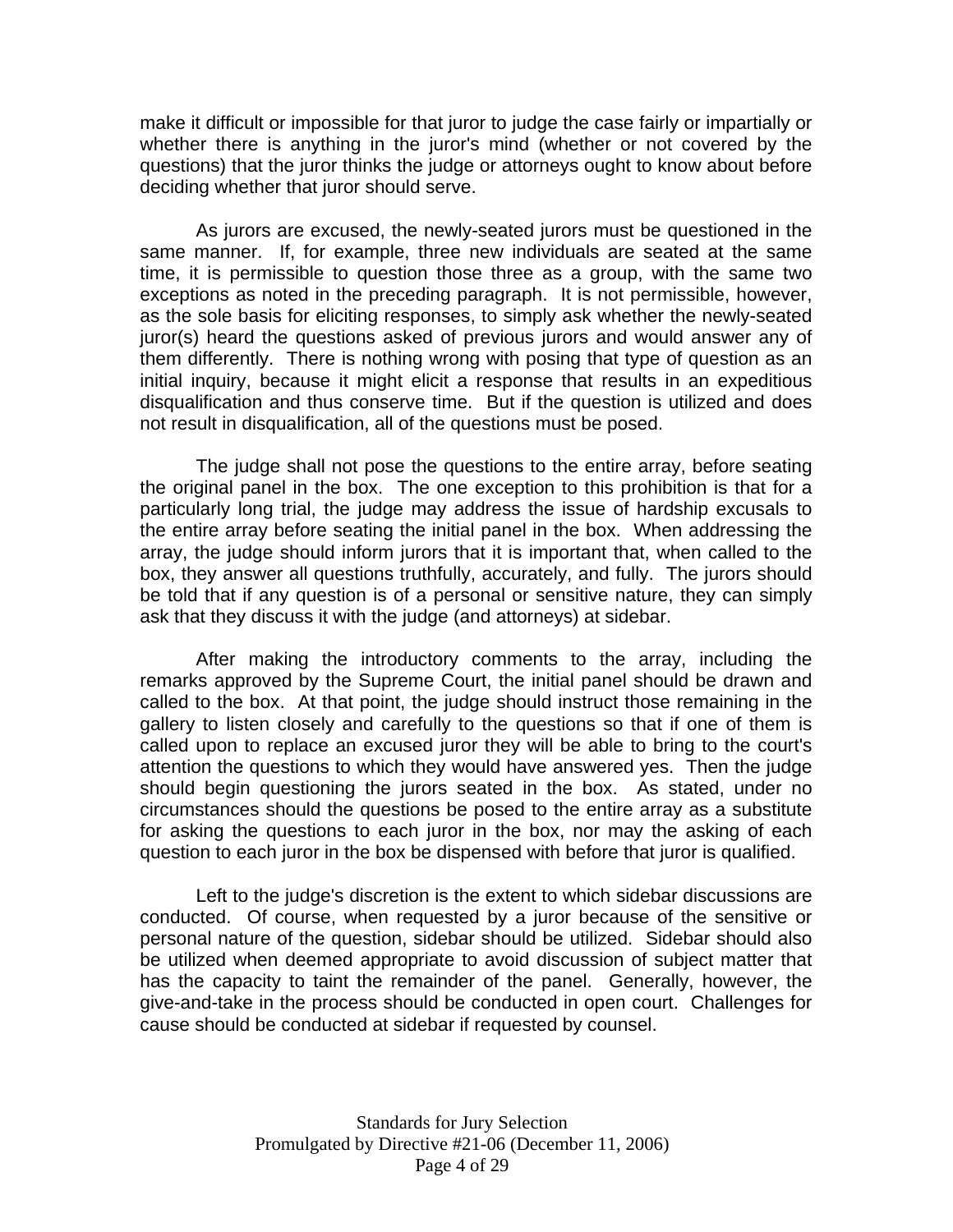The use of written questionnaires  $-$  i.e., those answered in writing by prospective jurors – is a permitted practice but should be used only in exceptional circumstances. This practice is routinely used in capital trials, where an extremely thorough voir dire is required to evaluate death-eligibility. These trials are very lengthy and the voir dire process usually spans several weeks or months, with jurors scheduled to return for voir dire on a specific date. The judge and attorneys typically receive and review the answered questionnaires in advance to enable them to prepare for the voir dire of each juror. In non-capital criminal trials and in civil trials, the time required and administrative burdens attendant to this practice are not generally warranted. If the process is rushed, without allowing the attorneys and judge time for advance review of the answered questionnaires, the process is inefficient and ineffective. In addition, the effort involved can be made unnecessary if counsel still want to observe the jurors responding verbally to questions in order to get a better "feel" regarding the jurors. The Special Committee did not receive a widespread request for the use of this practice in routine cases. The practice should be used, in the judge's discretion, only in substantial, complex cases that require unusually probing voir dire and only where, in relation to the overall trial, the time and administrative burden are warranted.

## **STANDARD 2. STANDARD QUESTIONS**

### **When questioning prospective jurors, the judge must include the model jury selection questions approved by the Supreme Court for that type of trial, which are attached hereto.**

 The approved questions provide a common basis for voir dire questioning but are not intended to constitute all of the questions asked of jurors. These questions are intended as a base and are provided, at this time, for (a) all criminal trials, (b) all civil trials, and (c) additional questions for civil trials relating to (1) slip and fall cases, (2) auto cases, and (3) medical malpractice cases. Included within the model questions are inquiries of each juror whether he or she meets the juror qualifications set forth in N.J.S.A. 2B:20-1. Even though these questions are contained on the qualification questionnaire returned by prospective jurors and generally asked of jurors while in the juror assembly area, they are included here as a further safeguard to ensure that all trial jurors are fully qualified.

 The model questions were developed after extensive debate and discussion, and with particular attention to the specific wording utilized. In developing the model questions, the Special Committee had the benefit of standard questions that were submitted by trial judges in response to the committee's survey of judges' voir dire practices.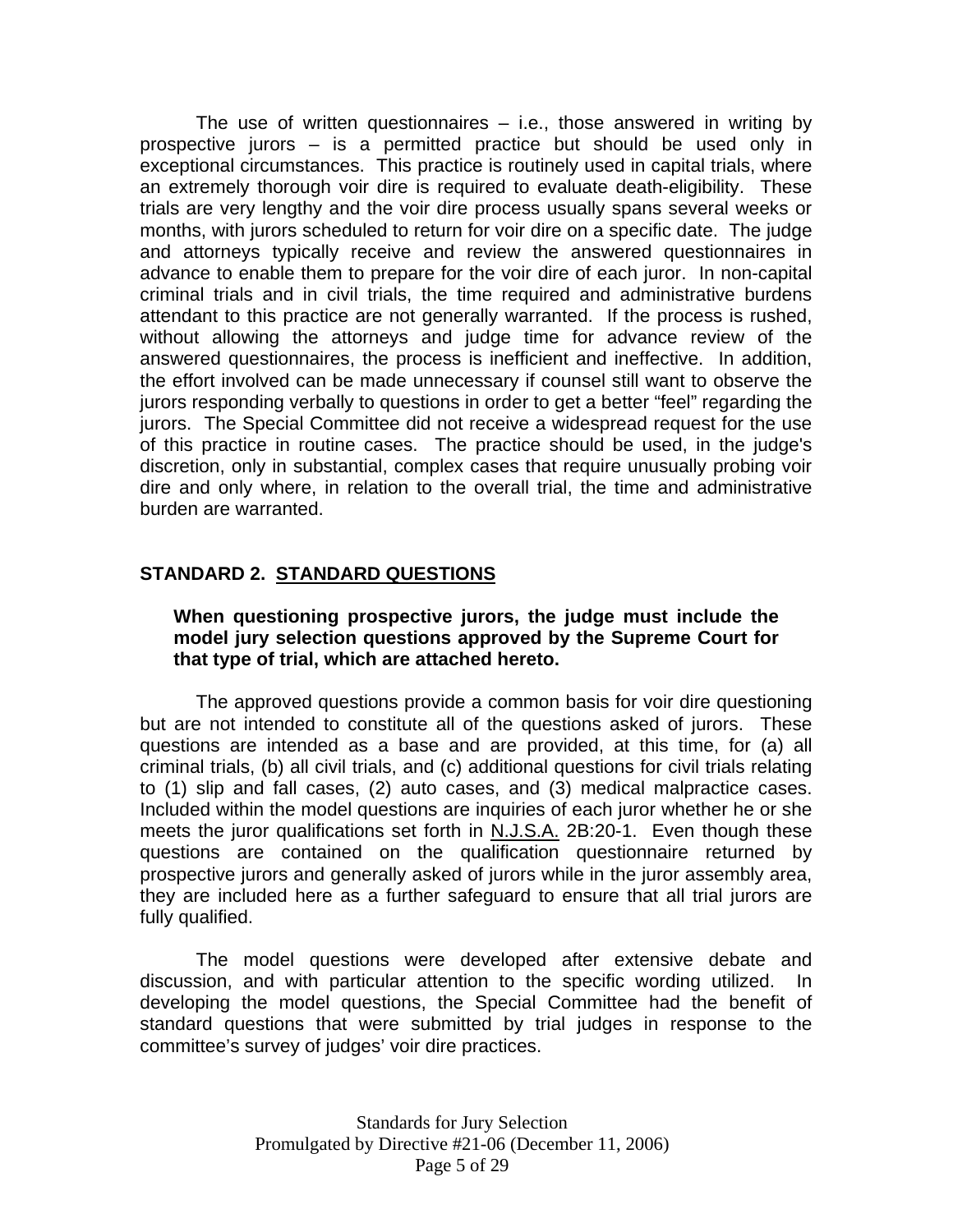As indicated above, judges conducting voir dire are not required to follow a rigid "script." However, while some deviation thus would not be objectionable, judges are encouraged to use the wording prescribed in the model questions. It is important that, as part of the process, each prospective juror who gets through the initial screening and appears to be potentially qualified must be asked one or more open-ended questions. Before being qualified, each juror has to be asked questions intended to have them open up and talk about such things as their background, their attitudes about the subject matter of the trial, their feelings about the court system generally, and the like. The jurors, in responding in narrative fashion to the variety of subjects presented in the question, will also provide important information by self-selecting what they choose to talk about. If a juror is not responsive, it is expected that the judge will again attempt to elicit a response to the summary question.

 It is also important to ask appropriate follow-up questions where a "yes" response is given to standard questions. Intrusive questions, which unnecessarily invade the privacy interest of jurors, should be avoided.

 In some civil cases, the parties may wish to expedite the voir dire process, either because the nature of the case, in their view, does not warrant an extended process, because they are near settlement, or for any other reason. These are private disputes, and, with the consent of counsel and the approval of the judge, full use of the model questions in civil trials may be waived. Of course, the waiver discussion and determination should be on the record.

### **STANDARD 3. SUPPLEMENTAL QUESTIONS**

**Counsel shall be encouraged to submit relevant supplemental questions for the court's consideration at the pre-voir dire conference; the judge shall review all proposed questions and determine whether to include each one, setting forth the determination on the record.** 

 Supplemental questions are those not included in the model questions but relevant to the particular trial, including questions about trial issues, the parties, or other relevant issues. Supplemental questions should be submitted in writing and discussed and ruled upon at the pre-voir dire conference. R. 1:8-3(f). See also R. 4:25-7(b) (requiring in civil trials written submission of proposed voir dire questions.)

 Supplemental questions should be balanced and neutral, should not be geared to "conditioning" the jury to a party's position in the case, and should not be duplicative or of limited relevance. However, it is desirable to include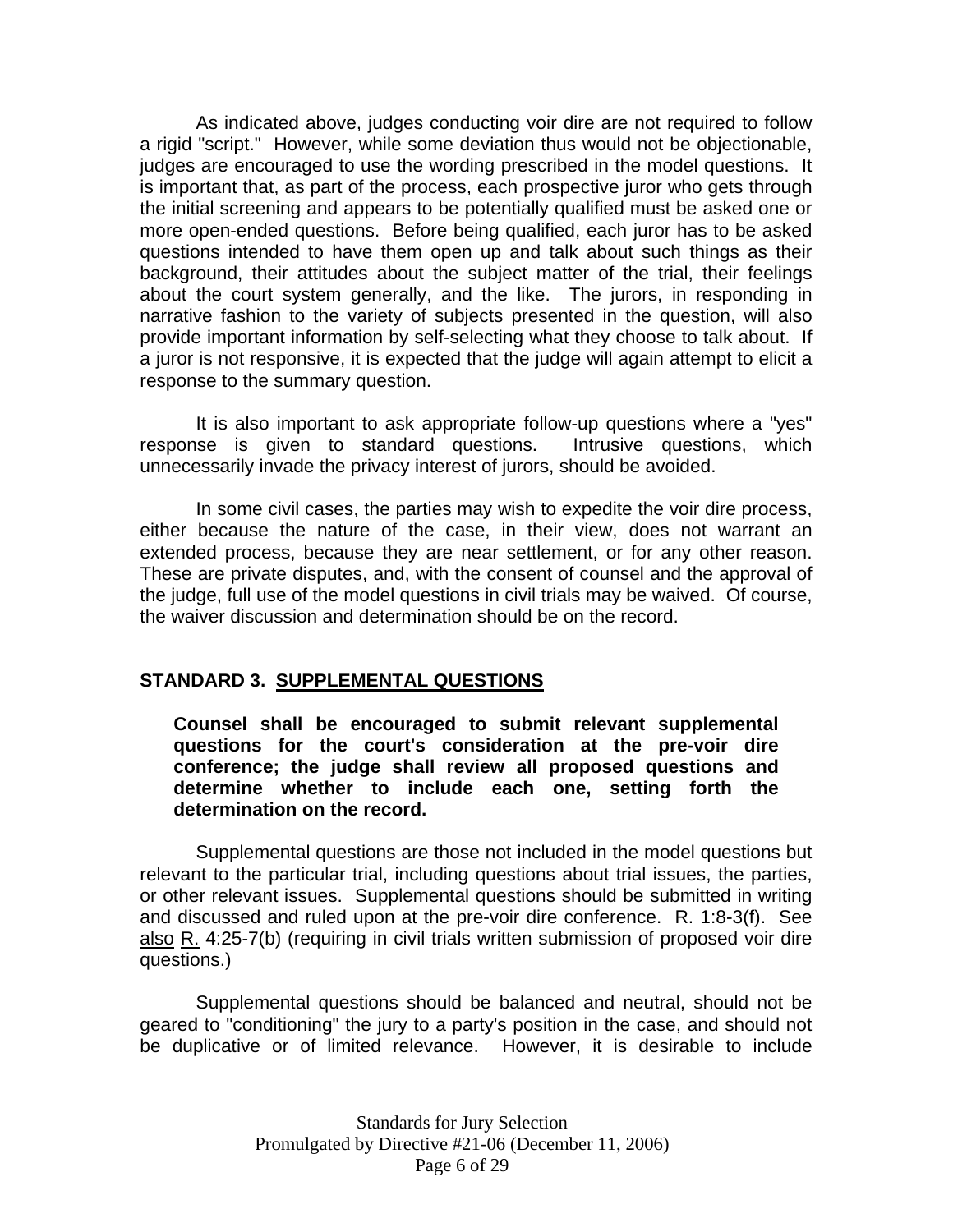supplemental questions, proposed by the parties or by the court, which will assist in selecting a fair jury.

 Many judges have accumulated a stockpile of supplemental questions they ask in particular circumstances. For example, in criminal trials, judges typically have certain questions they ask in trials involving drugs, sexual assaults, instances where the defendant and victim are of different races, etc. Such supplemental questions, of course, are appropriate and should be included. Attorneys, with knowledge of the expected evidence, may be aware of issues of which the judge is not aware and which should be explored in the voir dire. This circumstance often leads to important supplemental questions. The other side of the coin is that attorneys sometimes present to the court a long list of boilerplate proposed supplemental questions, many or most of which are repetitive, of little significance or relevance to the case, etc. When presented with such proposals, judges are understandably not receptive. Attorneys should tailor their proposed supplemental questions to the case, with a view to model questions to avoid repetition, and they should keep the questions neutral and balanced.

### **STANDARD 4. ATTORNEY PARTICIPATION**

### **At the discretion of the trial judge, if requested by counsel, at least some participation by counsel in the questioning of jurors should be permitted.**

 Since 1969, the conduct of jury voir dire, which had previously allowed extensive attorney participation, has been primarily in the hands of the trial judge. State v. Manley, 54 N.J. 259 (1969). There is no suggestion that we should revert to the pre-Manley practices or anything close to them. During the course of the Special Committee's work, there was no outcry from the bar to allow attorney participation. However, in some cases practitioners have requested at least some involvement. Rule 1:8-3(a) allows attorney participation, and Rule 1:8-3(f) requires discussion of the practice, if requested by counsel, during the pre-voir dire conference.

The admonitions of the Court in Manley are as true today as they were when that opinion was written. The undue consumption of time and the undesirable practice of juror indoctrination as consequences of attorney participation must be avoided. The judge thus should continue to exercise the primary role in questioning jurors.

 The Special Committee in its report encouraged the allowance of some attorney participation if requested. But whether to allow it and, if allowed, the manner and scope of the practice must remain discretionary with the trial judge. The most common aspect of attorney participation used by some judges involves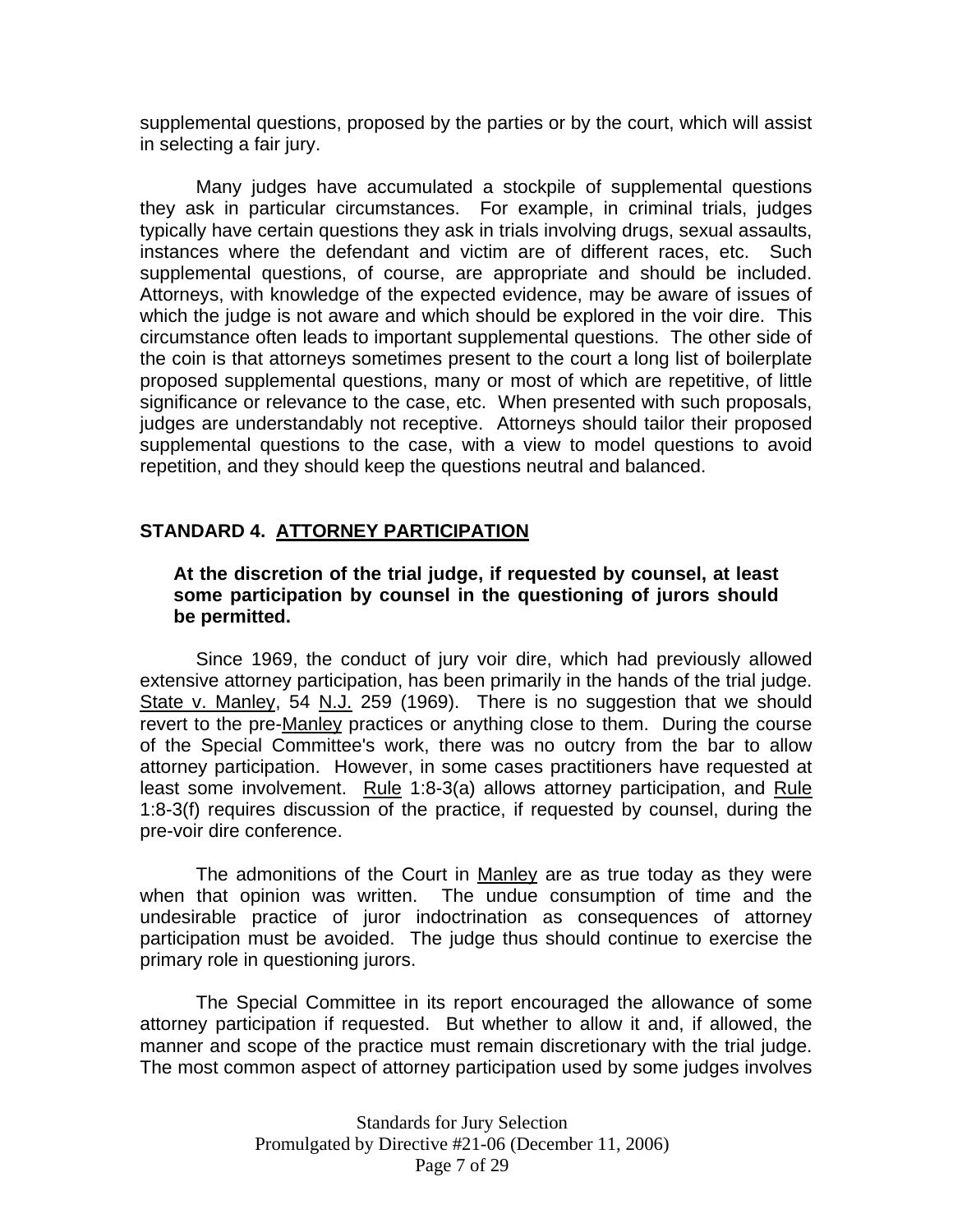follow-up questions. This occurs mostly at sidebar, but sometimes also in open court. When a prospective juror is called to sidebar, it is typically to discuss an issue that calls for follow-up questioning. This fluid process makes subsequent questions appropriate based upon answers given by the juror. Attorneys should be permitted, if they wish, to participate in these sidebar discussions with jurors. Typically, sidebar discussions are more conversational and much less formal than colloquy that is conducted in open court. With the court's permission, they should also be permitted limited participation in follow-up questioning in open court.

 Greater restraint should be placed on requests for attorney participation in initial questioning. In this regard, all of the initial questions will have been resolved in the pre-voir dire conference, and there is no demonstrable reason why the questions would be better posed by counsel than by the judge. This remains a discretionary issue. However, the standards do not envision widespread use of attorney participation in initial questioning.

### **STANDARD 5. CHALLENGES FOR CAUSE**

### **Jurors should be excused for cause, either by the court sua sponte or upon a party's request, when it appears that it will be difficult or impossible for the juror to be fair and impartial in judging the case.**

 The Special Committee found that in courtrooms where judges liberally grant challenges for cause, the jury selection process moves along more quickly, the use of a large number of peremptory challenges is avoided, and the parties' satisfaction with the final composition of the jury is high. While the appropriate legal standard should be applied for excusing a prospective juror for cause, liberality is encouraged. Judges should avoid extensive efforts to "rehabilitate" a juror or to reject reasons given implicitly or explicitly by the juror for not serving, recognizing that such efforts indicate that there are significant issues about that juror. When there is something particular about the juror that raises a red flag in a particular case type (e.g. a police officer in a criminal case, a nurse in a medical malpractice case, etc.), follow-up questioning should be sufficiently probative to ferret out the ability of the individual to fairly judge the case; merely asking whether, notwithstanding the apparent impediment, he or she could be fair and impartial, with a conclusory answer, is not sufficient. Jurors who express hardship problems (childcare issues, absence from work without pay, etc.) should be liberally excused, particularly where the trial is anticipated to require more than two or three days or extend into the following week.

 As noted, the Special Committee recommended substantial reductions in the number of peremptory challenges allowed, especially in criminal trials. As also noted, however, the Court in its September 15, 2006 Administrative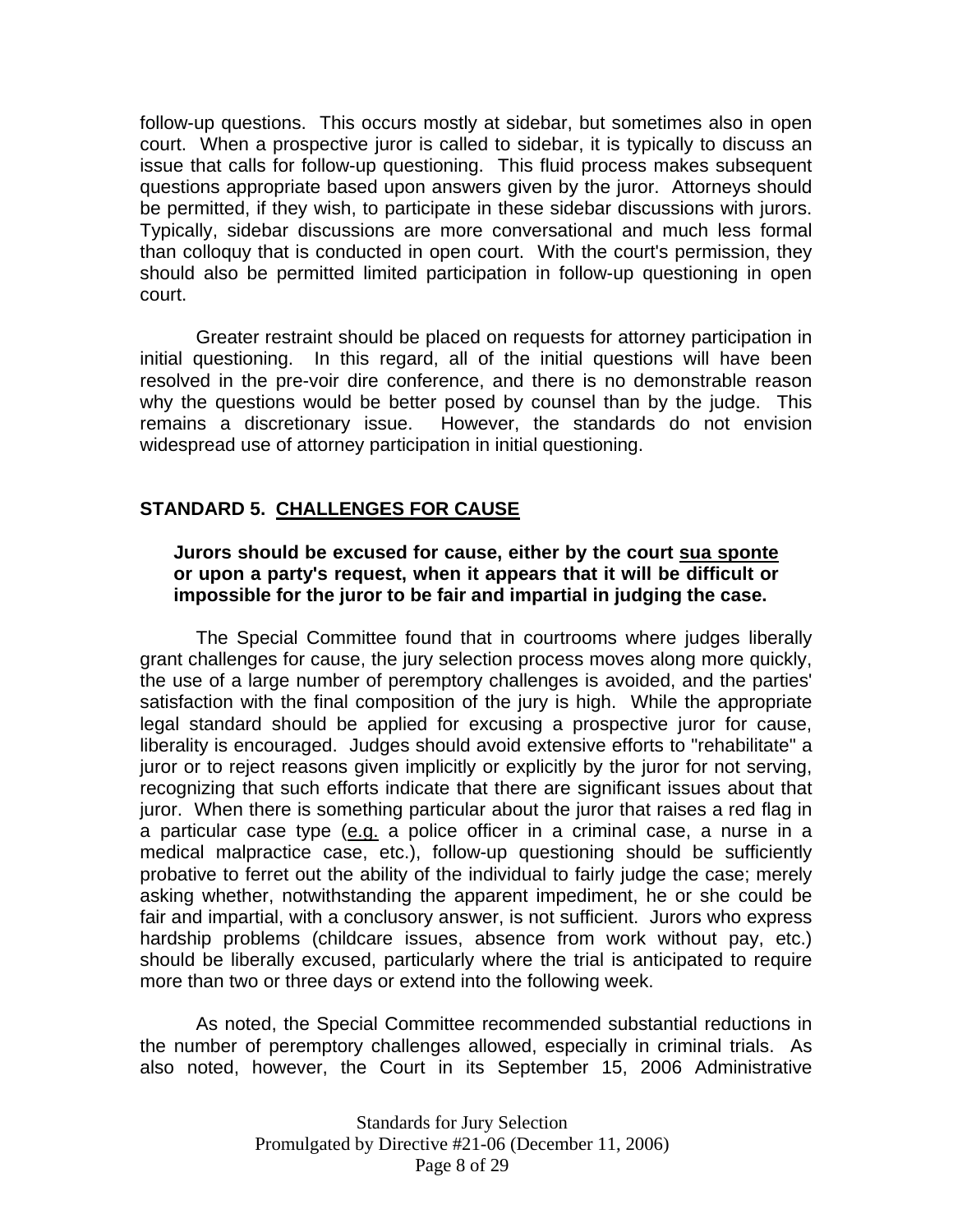Determinations specifically did not act on that particular recommendation, instead holding it in abeyance for a year. Presuming the Court later acts on that recommendation, with fewer peremptory challenges available, excusals for cause would become more important. There has been a practice, at least implicitly, in which judges have withheld excusals for cause where the issue is reasonably debatable, because the attorney seeking the excusal has a large number of peremptory challenges available. With the proposed reduction in the number of peremptory challenges, this practice would necessarily end. "As the defendant approaches the exhaustion of his or her peremptory challenges, the trial court should become increasingly sensitive to the possibility of prejudice from its failure to dismiss the juror for cause. That heightened sensitivity should lead to a more generous exercise of discretion as defendant approaches the exhaustion of his or her peremptory challenges." State v. Bey, 112 N.J. 123, 155 (1987). If the number of peremptory challenges eventually is reduced, judges should be more liberally disposed to excusing jurors for cause where the issue is a close one.

 Trial judges are given substantial deference in their determination of the suitability of individuals to serve as jurors. This is because the judge is, in effect, making a credibility determination whenever there is a cause challenge. Obviously, if the juror says that he or she cannot judge the case fairly, the juror will be excused. It is in those cases where the jurors give the "right" answer, i.e., that they can be fair, where the judge must evaluate the reliability of that answer in light of all of the other answers the juror has given, the juror's background, and the juror's demeanor. Judges must not mechanistically accept the "right answer" if it is placed in significant doubt by the other relevant circumstances.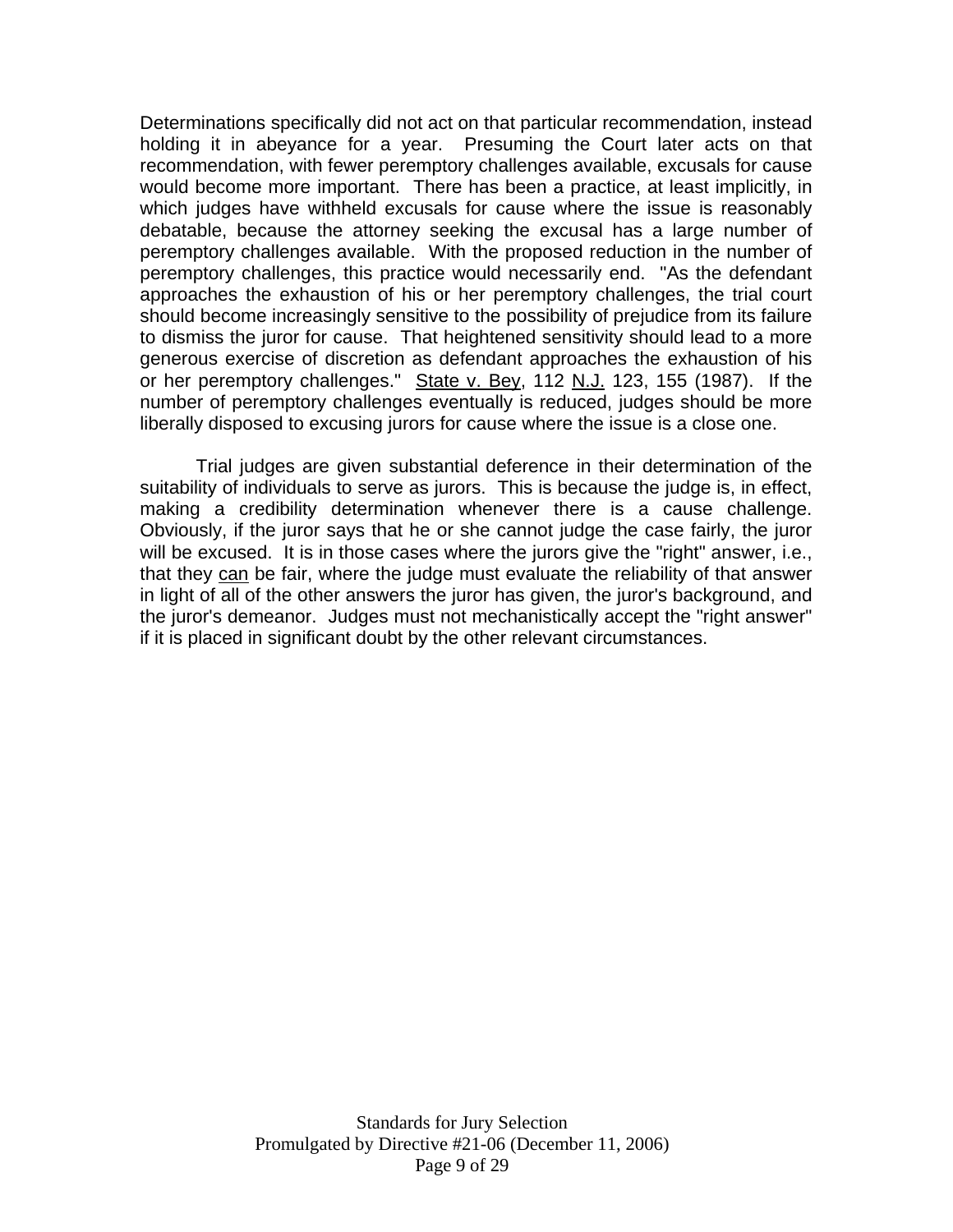# **MODEL JURY SELECTION QUESTIONS**

# **STANDARD JURY VOIR DIRE (CRIMINAL)**

*When the trial will last more than a week or two, the Committee recommends that judges consider asking the hardship question (which is #2 below) before any of the substantive questions. This will allow an early excusal of jurors who will be unable to serve on a lengthy trial, thereby enabling them to become available to other courtrooms picking juries. (Otherwise, it can be asked toward the end).* 

- 1. In order to be qualified under New Jersey law to serve on a jury, a person must have certain qualifying characteristics. A juror must be:
	- Age 18 or older
	- A citizen of the United States
	- Able to read and understand the English language.
	- A resident of \_\_\_\_\_\_\_\_\_\_\_\_ county (*the summoning county*) Also, a juror must not:
		- Have been convicted of any indictable offense in any state or federal court
		- And must not have any physical or mental disability which would prevent the person from properly serving as a juror.

Is there any one of you who does not meet these requirements?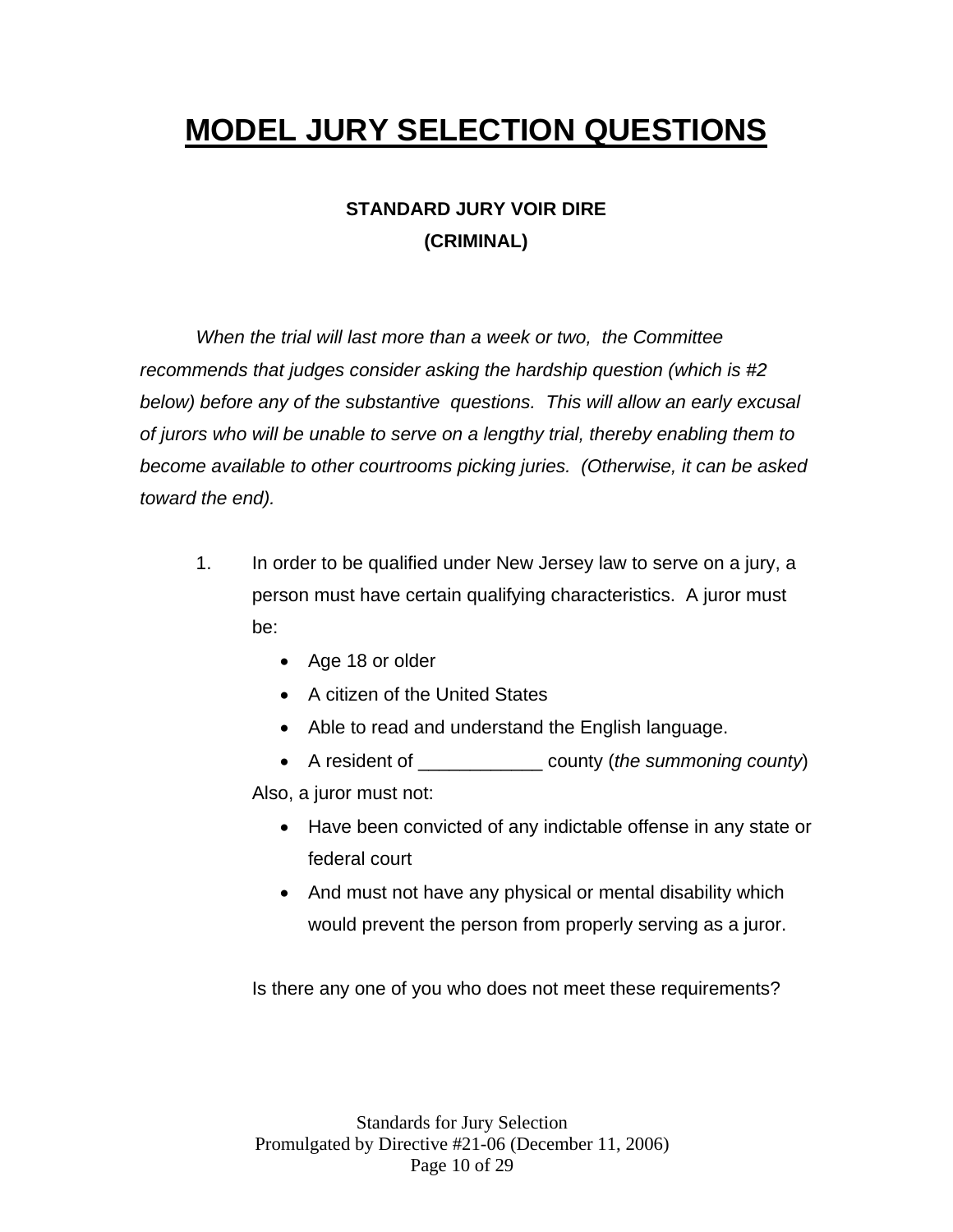2. a. This trial is expected to last for to  $\sim$ weeks. Is there anything about the length or scheduling of the trial that would interfere with your ability to serve?

b. Do you have any medical, personal or financial problem that would prevent you from serving on this jury?

c. Is there anything that would make it difficult for you to sit, listen or deliberate for two hours without a break?

3. *Introduce the lawyers and the defendant.* Do any of you know either / any of the lawyers? Has either / any of them or anyone in their office ever represented you or brought any action against you? Do you know Mr. / Ms \_\_\_\_\_\_\_\_\_\_\_\_\_\_\_\_\_\_\_\_\_\_\_\_\_?

Name of defendant

- 4. *Read names of potential witnesses.* Do you know any of the potential witnesses?
- 5. I have already briefly described the case. Do you know anything about this case from any source other than what I've just told you?
- 6. Are any of you familiar with the area or address of the incident?

a. If yes, can you sit and decide this case based solely on the evidence admitted during the trial and the law as explained to you by the Court and not on any impression gained from prior knowledge?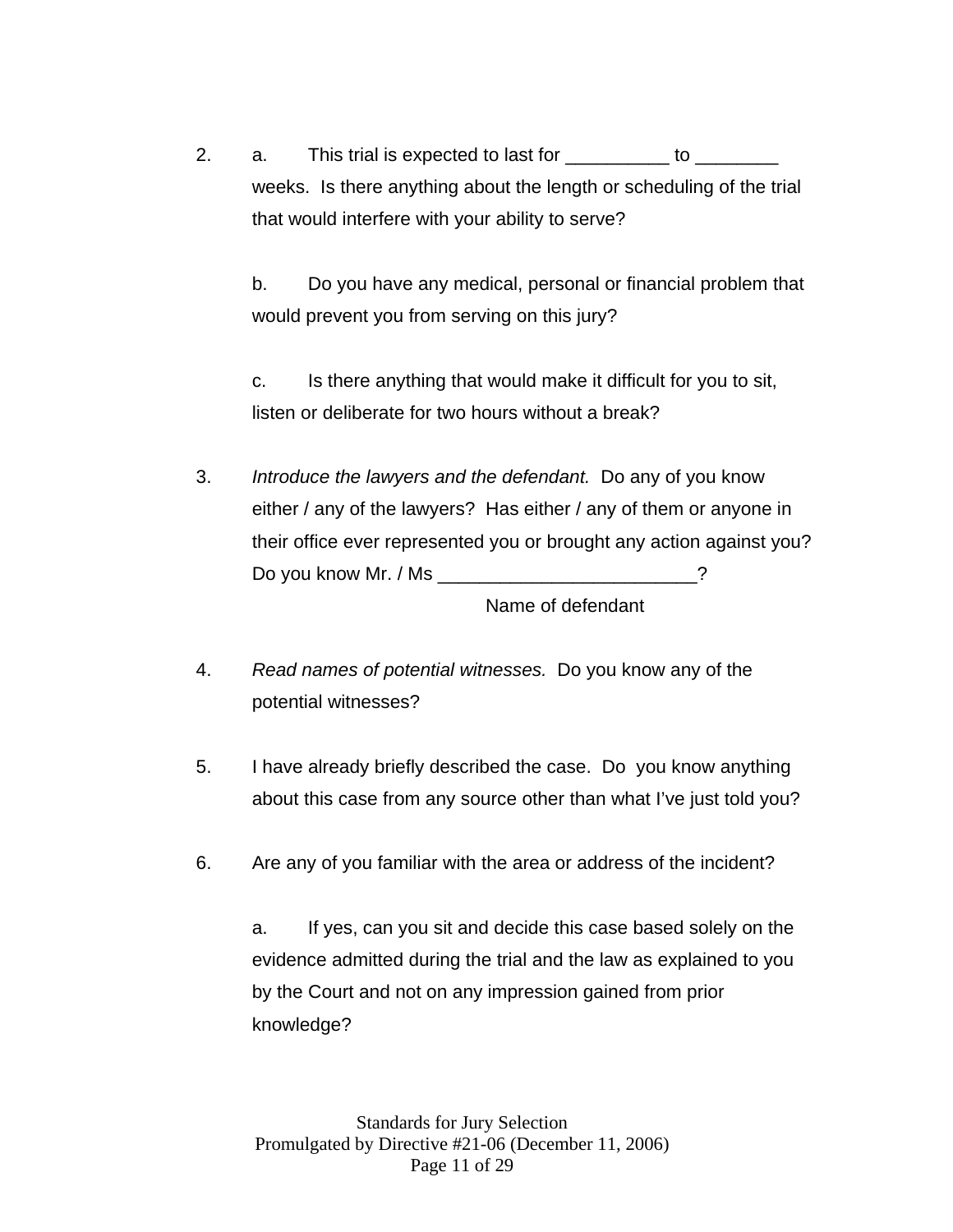7. Have you ever served on a jury before today, here in New Jersey or in any state court or federal court?

If yes: Was it a Civil or Criminal trial? When? What type of case was it? Were you a deliberating juror? Was there anything about the trial, the jury deliberation process or anything you may have learned afterward that would interfere with your ability to be fair and impartial as a juror in this trial?

8. Have you ever sat as a grand juror? When?

If the answer is yes: Do you realize that the duties as a member of a petit jury are vastly different from those of a member of a grand jury? Do you feel that your prior experience as a grand juror would in any way affect or prevent you from sitting on this jury as a fair and impartial juror?

- 9. Do you know anyone else in the jury box other than as a result of reporting here today?
- 10. Would your verdict in this case be influenced in any way by any factors other than the evidence in the courtroom, such as friendships or family relationships or the type of work you do?
- 11. Is there anything about the nature of the charge itself that would interfere with your impartiality?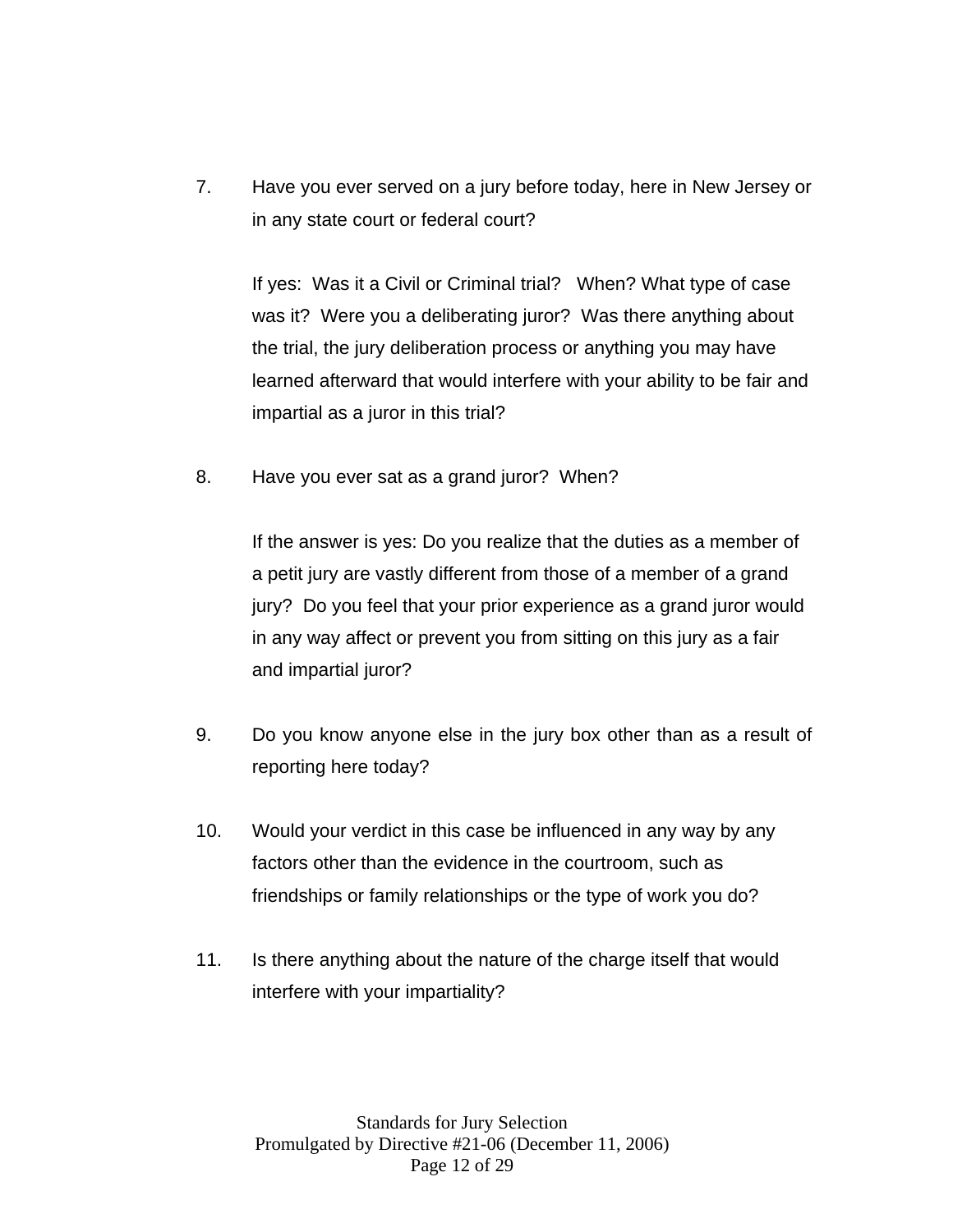- 12. Have you ever been a witness in a criminal case, regardless of whether it went to trial?
- 13. Have you ever testified in any court proceeding?
- 14. Have you ever applied for a job as a state or local police officer or with a sheriff's department or county jail or state prison?
- 15. Have you, or any family member or close friend, ever worked for any agency such as a police department, prosecutor's office, the FBI, the DEA, or a sheriff's department, jail or prison, either in New Jersey or elsewhere?
- 16. As a general proposition, do you think that a police officer is more likely, less likely. or as likely, to tell the truth than a witness who is not a police officer?
- 17. Would any of you give greater or lesser weight to the testimony of a police officer merely because of his or her status as a police officer?
- 18. Have you or any family member or close friend ever been accused of committing an offense other than a minor motor vehicle offense?
- 19. Have you or any family member or close friend ever been the victim of a crime, whether it was reported to law enforcement or not? If yes, was anyone arrested? How long ago was it? Where did it occur?

Were you satisfied with the outcome?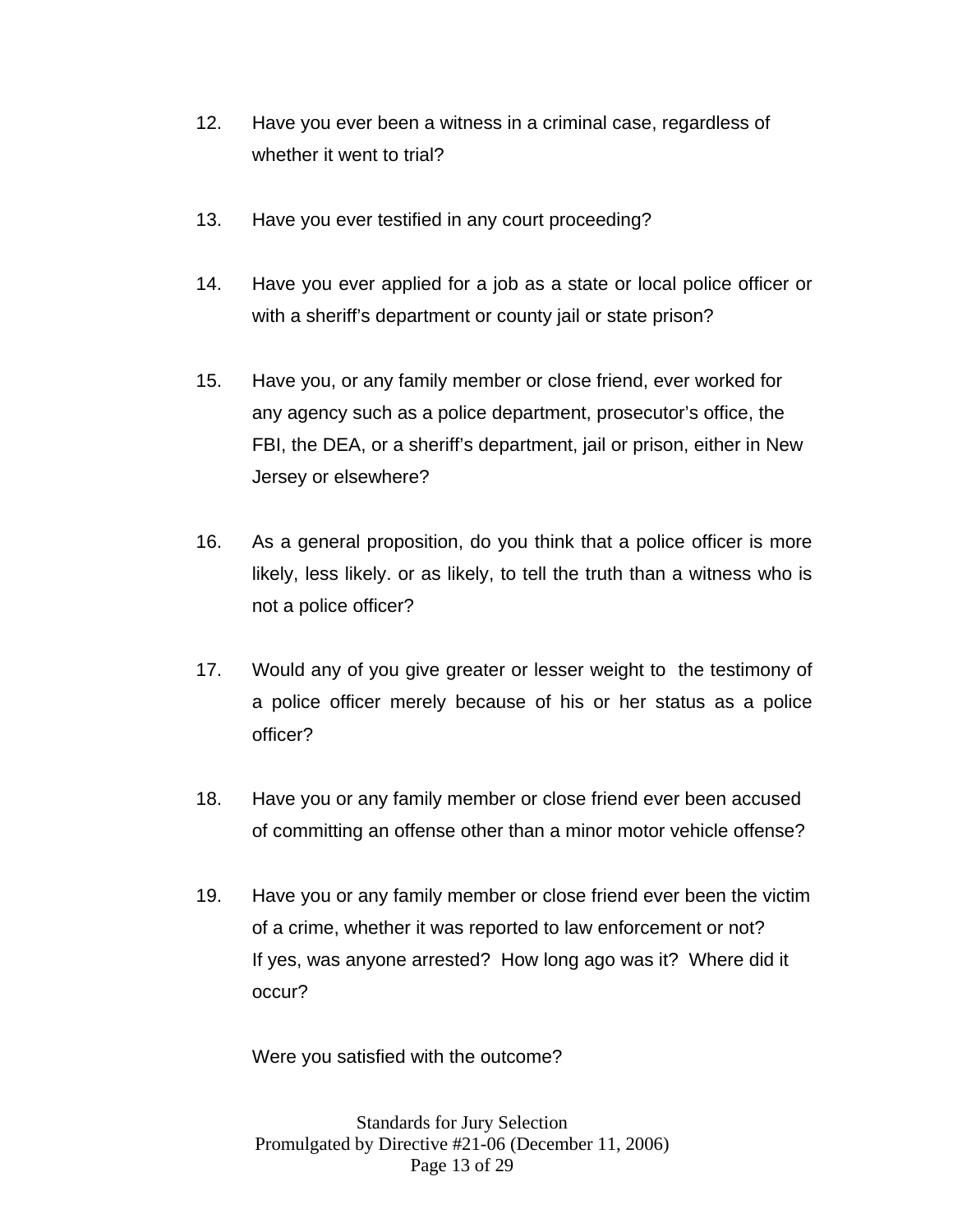- 20 Would you have any difficulty following the principle that the defendant on trial is presumed to be innocent and must be found not guilty of that charge unless each and every essential element of an offense charged is proved beyond a reasonable doubt?
- 21 The indictment is not evidence of guilt. It is simply a charging document. Would the fact that the defendant has been arrested and indicted, and is here in court facing these charges, cause you to have preconceived opinions on the defendant's guilt or innocence?
- 22 I have already given you the definition of reasonable doubt, and will explain it again at the end of the trial. Would any of you have any difficulty in voting not guilty if the State fails to prove the charge beyond a reasonable doubt?
- 23 If the State proves each element of the alleged offense(s) beyond a reasonable doubt, would you have any difficulty in returning a verdict of guilty?
- 24 The burden of proving each element of a crime beyond a reasonable doubt rests upon the prosecution and that burden never shifts to the defendant. The defendant in a criminal case has no obligation or duty to prove his / her innocence or offer any proof relating to his / her innocence. Would any of you have any difficulty in following these principles?
- 25, A defendant in a criminal case has the absolute right to remain silent and has the absolute right not to testify. If a defendant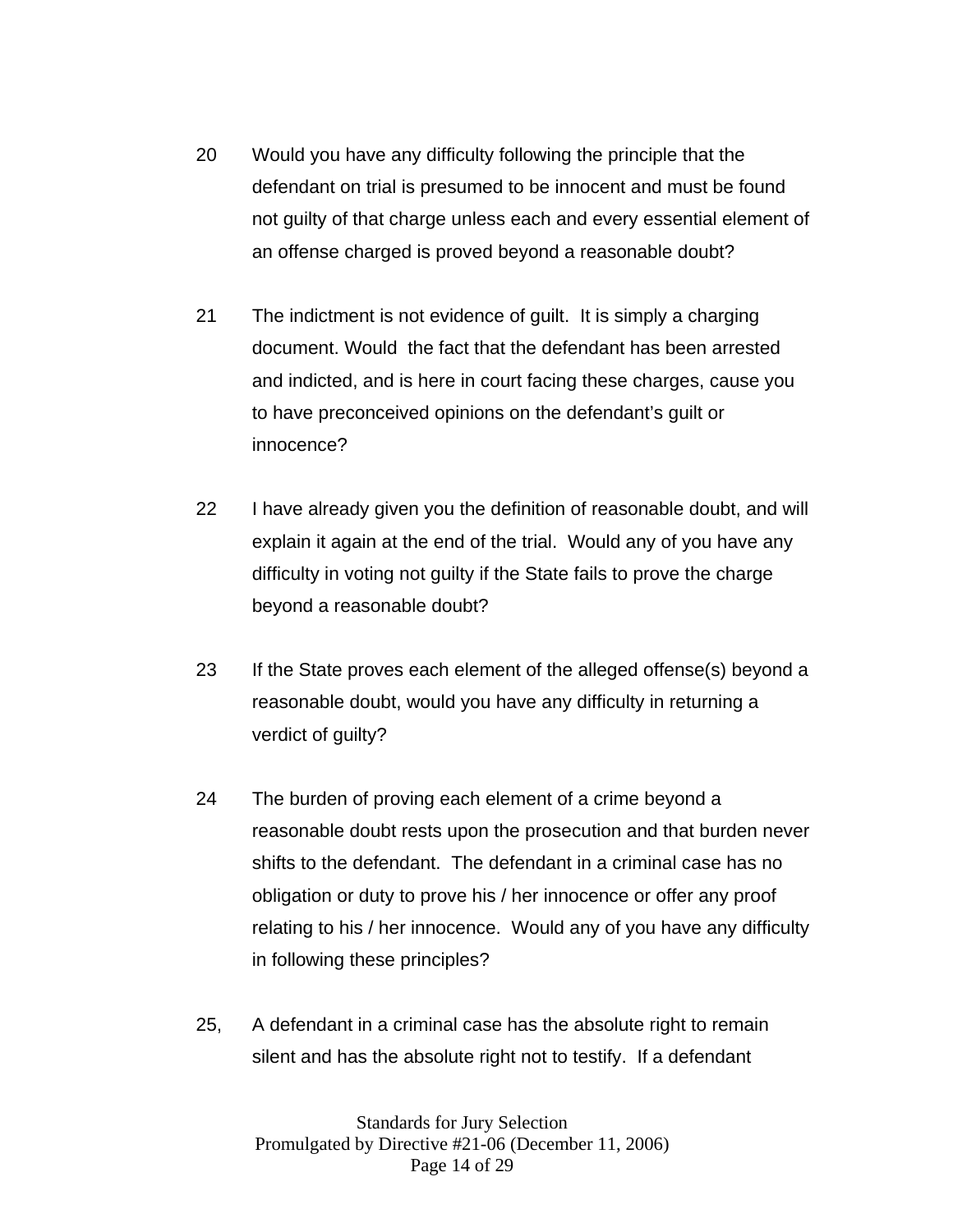chooses not to testify, the jury is prohibited from drawing any negative conclusions from that choice. The defendant is presumed innocent whether he testifies or not. Would any of you have any difficulty in following these principles?

*Note:* The defendant has the right to waive this question. The defendant's decision in that regard should be discussed during the voir dire conference.

- 26. Would you have any difficulty or reluctance in accepting the law as explained by the Court and applying it to the facts regardless of your personal beliefs about what the law should be or is?
- 27, Is there anything about this case, based on what I've told you that would interfere with your ability to be fair and impartial?
- 28. The purpose of questioning you as prospective members of the jury is to select a jury which will be fair and impartial. Is there anything, not covered by the previous questions, which would affect your ability to be a fair and impartial juror or in any way be a problem for you serving on this jury? If so, please raise your hand so that the attorneys and I can discuss it with you privately?
- 29. Is there anything else that you feel is important for the parties in this case to know about you?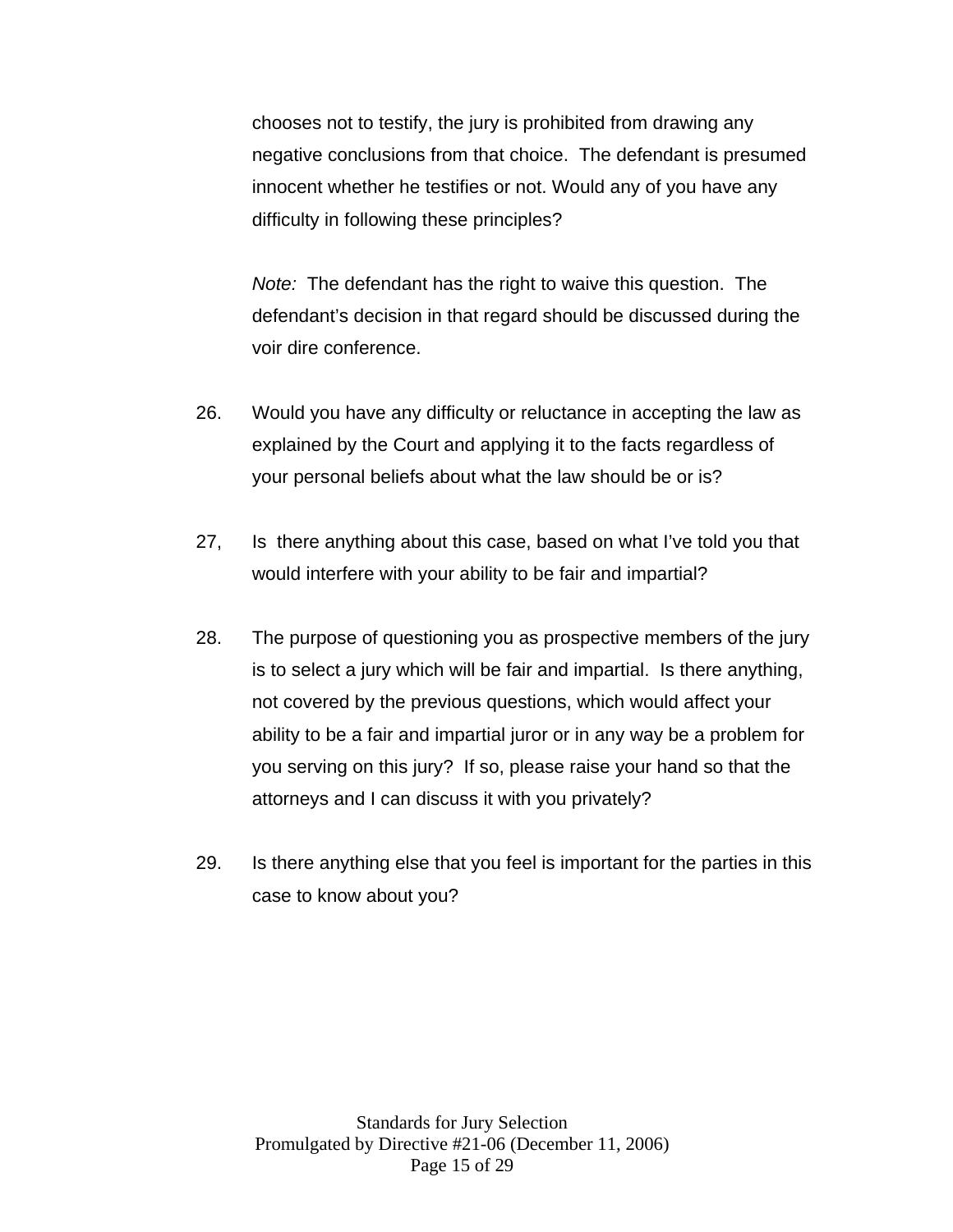# **Biographical**

*The following questions should be asked of each potential juror, one by one, in the jury box:* 

 You have answered a series of questions about criminal trials and criminal charges. Now we would like to learn a little bit about each of you. Please tell us the type of work you do; whether you have ever done any type of work which is substantially different from what you do now; who else lives in your household and the type of work they do; whether you have any children living elsewhere and the type of work they do; which television shows you watch; any sources from which you learn the news, i.e. the newspapers you read or radio or TV news stations you listen to; if you have a bumper sticker that does not pertain to a political candidate, what does it say; what you do in your spare time and anything else you feel is important.

(NOTE: This question is intended to be an open-ended question which will allow and encourage the juror to speak in a narrative fashion, rather than answer the question in short phrases. For that reason, it is suggested that the judge read the question in its entirety, rather than part by part. If the juror omits a response to one or more sections, the judge should follow up by asking, in effect: "I notice you didn't mention [specify]. Can you please tell us about that?").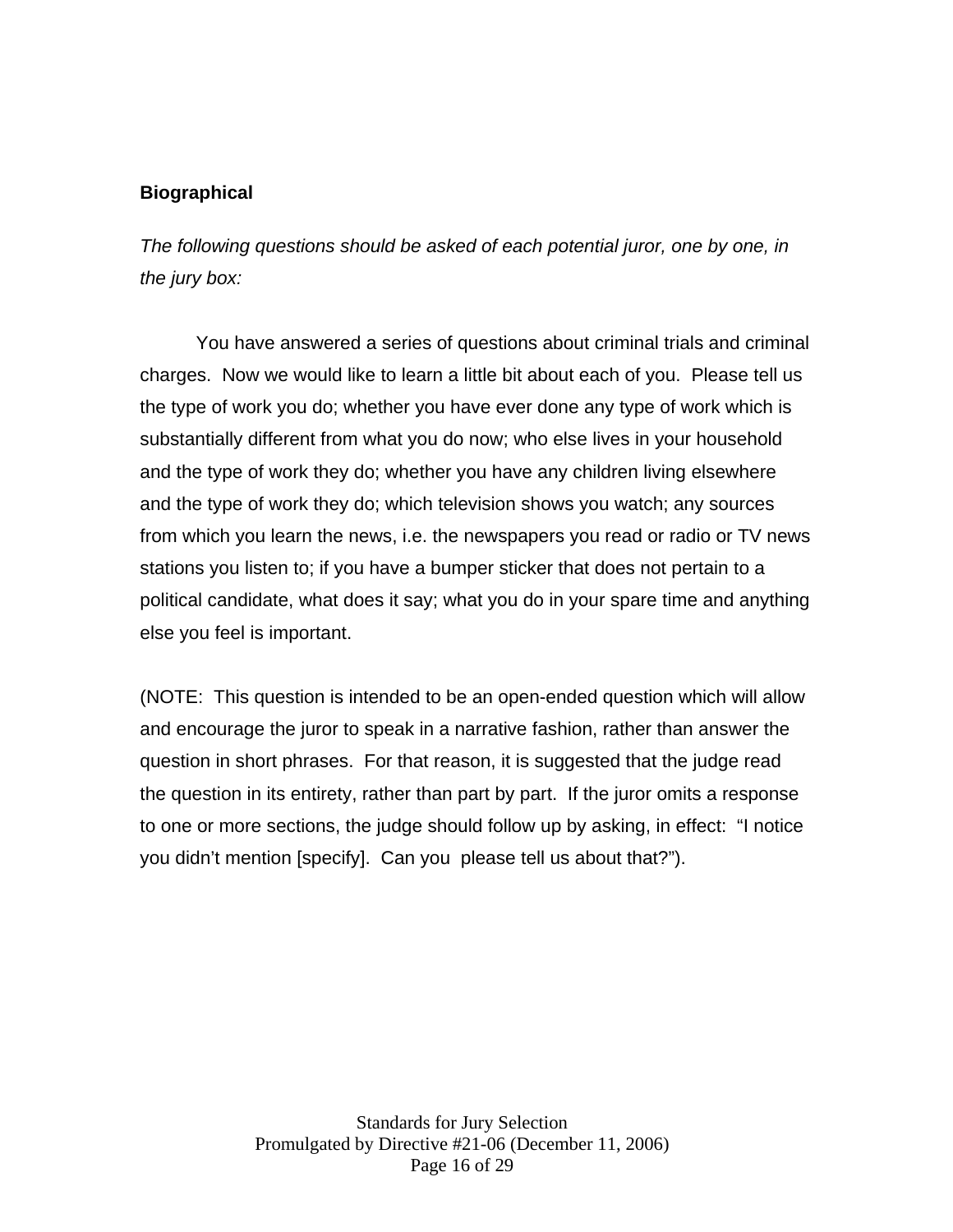# **STANDARD JURY VOIR DIRE (CIVIL)**

*When the trial will last more than a week or two, the Committee recommends that judges consider asking the hardship question (which is #2 below) before any of the substantive questions. This will allow an early excusal of jurors who will be unable to serve on a lengthy trial, thereby enabling them to become available to other courtrooms picking juries. (Otherwise, it can be asked toward the end).* 

 *Note: In some civil cases, the parties may wish to expedite the voir dire process, either because the nature of the case, in their view, does not warrant an extended process, because they are near settlement, or for any other reason. These are private disputes, and, with the consent of counsel and the approval of the judge, full use of the model questions in civil trials may be waived. The waiver discussion and determination must be on the record.* 

- 1. In order to be qualified under New Jersey law to serve on a jury, a person must have certain qualifying characteristics. A juror must be:
	- Age 18 or older
	- A citizen of the United States
	- Able to read and understand the English language.
	- A resident of \_\_\_\_\_\_\_\_\_\_\_\_ county (*the summoning county*)

Also, a juror must not:

- Have been convicted of any indictable offense in any state or federal court
- And must not have any physical or mental disability which would prevent the person from properly serving as a juror.

Is there any one of you who does not meet these requirements?

Standards for Jury Selection Promulgated by Directive #21-06 (December 11, 2006) Page 17 of 29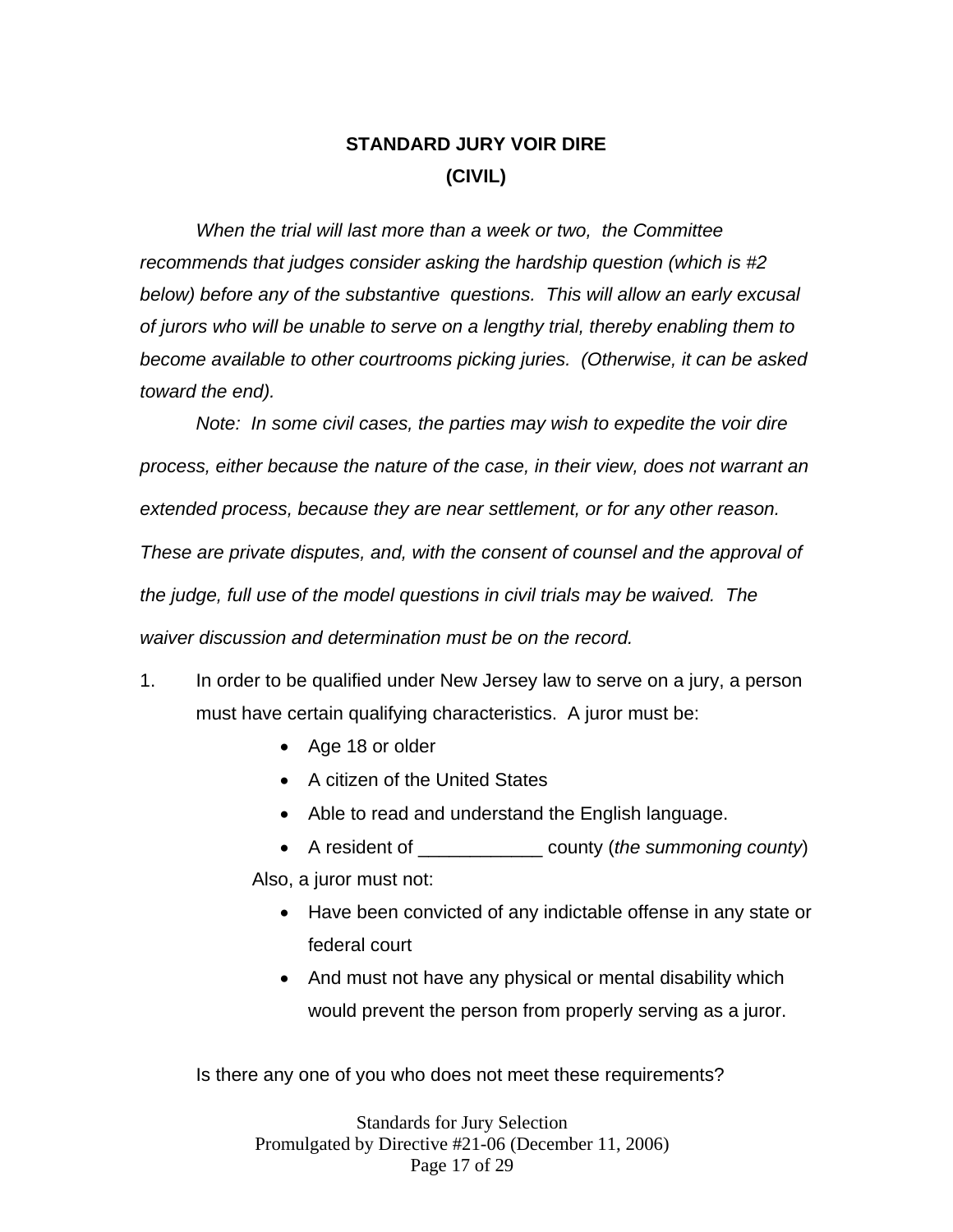2. a. This trial is expected to last for \_\_\_\_\_\_\_\_\_ to \_\_\_\_\_\_\_ weeks. Is there anything about the length or scheduling of the trial that would interfere with your ability to serve?

b. Do you have any medical, personal or financial problem that would prevent you from serving on this jury?

c. Is there anything that would make it difficult for you to sit and listen for two hours without a break?

3. *Introduce the lawyers and the parties.* Do any of you know either / any of the lawyers? Has either / any of them or anyone in their office ever represented you or brought any action against you? Do you know Mr. / Ms \_\_\_\_\_\_\_\_\_\_\_\_\_\_\_\_\_\_\_\_\_?

Names of Parties

- 4. *Read names of potential witnesses.* Do you know any of the potential witnesses?
- 5. I have already briefly described the case. Do you know anything about this case from any source other than what I've just told you?
- 6. Are any of you familiar with the area or address of the incident? If yes, can you sit and decide this case based solely on the evidence admitted during the trial and not on any impression gained from prior knowledge?
- 7. Have you or any family member or close personal friend ever filed a claim or a lawsuit of any kind?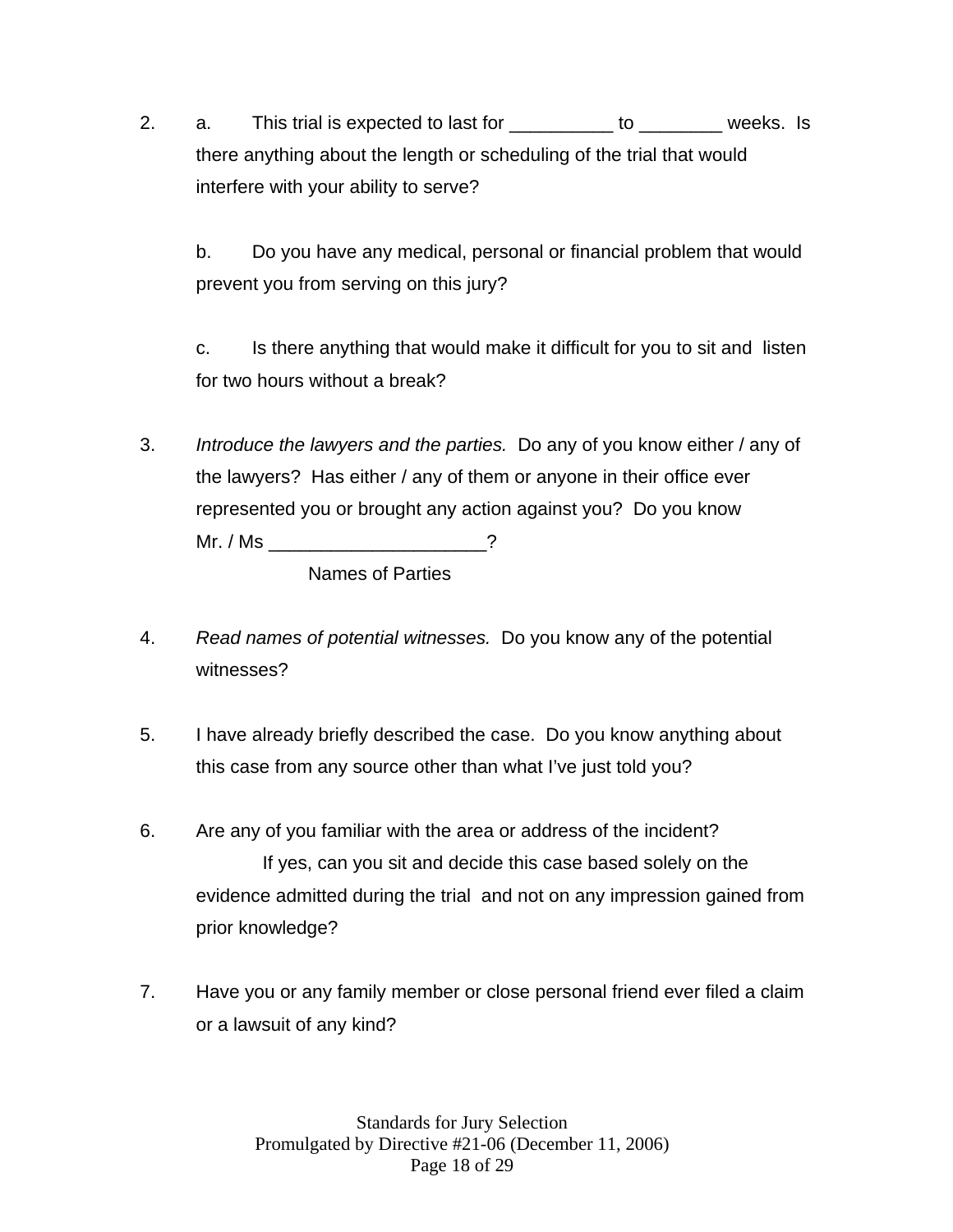- 8. Has anyone ever filed a claim or a lawsuit against you or a member of your family or a close friend?
- 9. Have you or a family member or close personal friend either currently or in the past been involved as a party …as either a plaintiff or a defendant…in a lawsuit involving damages for personal injury?

If yes:

- (a) Were you (or did you know) the plaintiff or defendant?
- (b) How did the injury occur?
- (c) Has the case been resolved?
- (d) Were you satisfied with the outcome?
- (e) Was there anything about that experience that would prevent you from being fair and impartial in this case?
- (f) If yes, please state reasons.
- 10. A plaintiff is a person or corporation [or other entity] who has initiated a lawsuit.

Do you have a bias for or against a plaintiff simply because he or she has brought a lawsuit?

If the answer to Question No. 10 is affirmative, ask the following question at sidebar:

If so, what are your feelings?

11. (a) A defendant is a person or corporation [or other entity] against whom a lawsuit has been brought. Do you have a bias for or against a defendant simply because a lawsuit has been brought against him or her?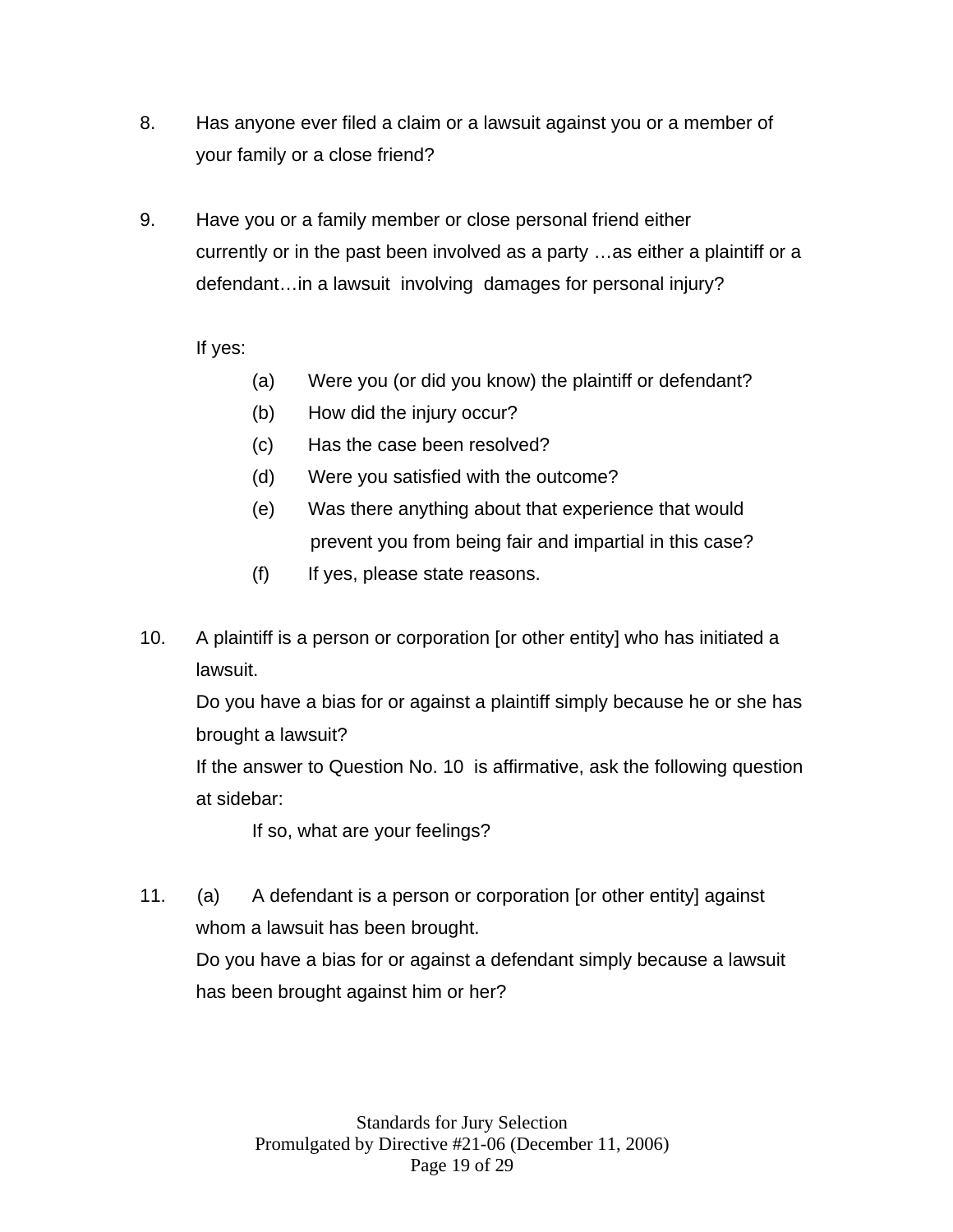If the answer to Question No 11 is affirmative, ask the following question at sidebar:

If so, what are your feelings? *Note:* If the defendant is a corporation, the following should be asked:

 (b) The defendant is a corporation. Under the law, a corporation is entitled to be treated the same as anyone else and is entitled to be treated the same as a private individual. Would any of you have any difficulty in accepting that principle?

12. The court is aware that there has been a great deal of public discussion [in print and in the media] about something called Tort Reform (laws that restrict the right to sue or limit the amount recovered). Do you have an opinion, one way or the other, on this subject?

If the answer to Question No. 12 is affirmative, ask the following question at sidebar:

If so, what are your feelings?

- 13. If the law and evidence warranted, would you be able to render a verdict in favor of the plaintiff or defendant regardless of any sympathy you may have for either party?
- 14. Based on what I have told you, is there anything about this case or the nature of the claim itself, that would interfere with your ability to be fair and impartial and to apply the law as instructed by the court?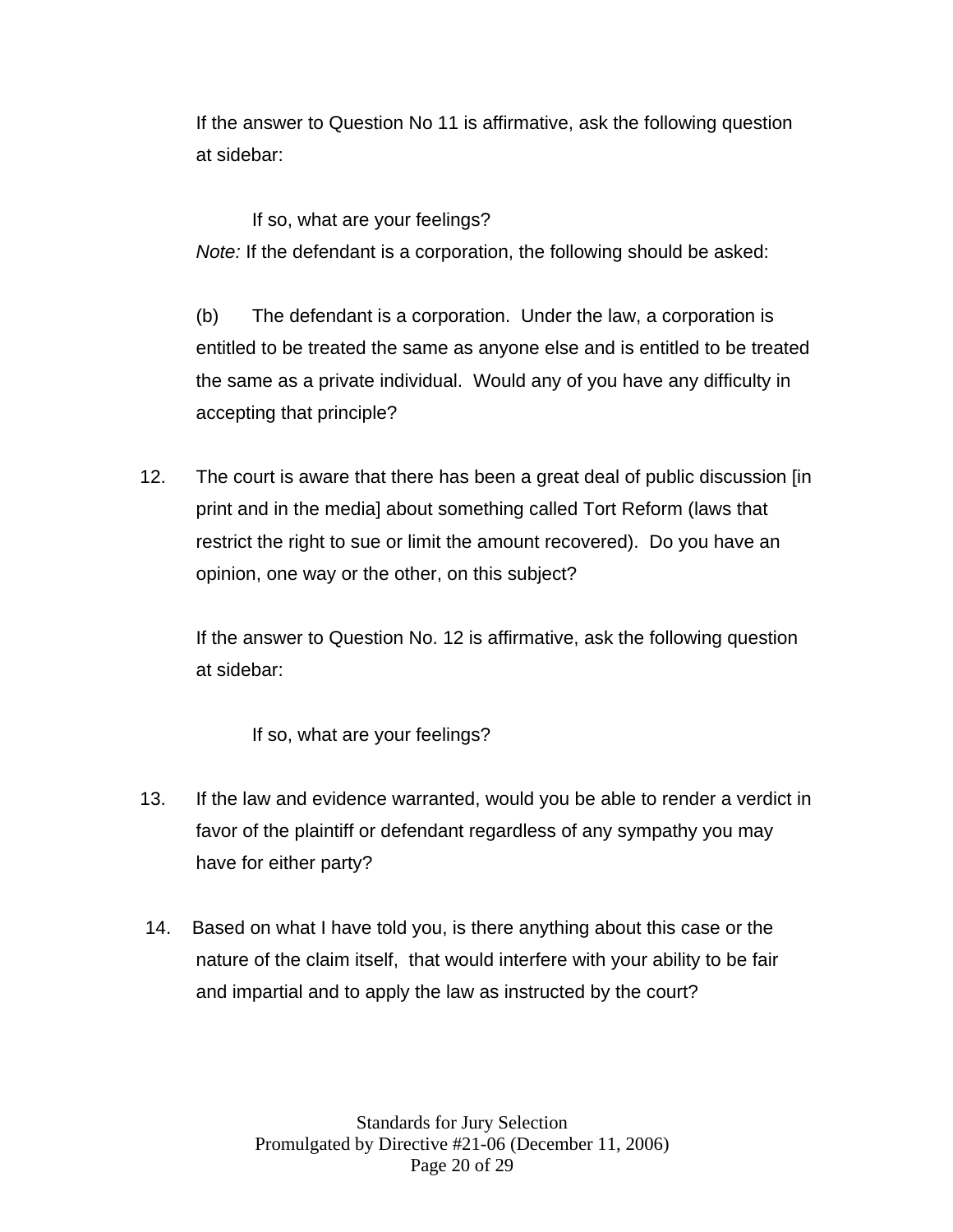- 15. Can you accept the law as explained by the Court and apply it to the facts regardless of your personal beliefs about what the law is or should be?
- 16.Have you ever served on a trial jury before today, here in New Jersey or in any state court or federal court?

If yes: Was it a Civil or Criminal trial? When? Were you a deliberating juror? Was there anything about the trial, the jury deliberation process or anything you may have learned afterward that would interfere with your ability to be fair and impartial as a juror in this trial? Did the jury reach a verdict? What was the verdict?

- 17. Do you know anyone else in the jury box other than as a result of reporting here today?
- 18. Would your verdict in this case be influenced in any way by any factors other than the evidence in the courtroom such as friendships or family relationships or the type of work you do?
- 19. Have you ever been a witness in a civil matter, regardless of whether it went to trial?
- 20. Have you ever testified in any court proceeding?
- 21. New Jersey law requires that a plaintiff has to prove fault of a defendant before he or she is entitled to recover money damages from that defendant. Do you have any difficulty accepting that concept?
- 22 If the evidence warrants awarding no money damages to the plaintiff, will you be able to return such a verdict?

Standards for Jury Selection Promulgated by Directive #21-06 (December 11, 2006) Page 21 of 29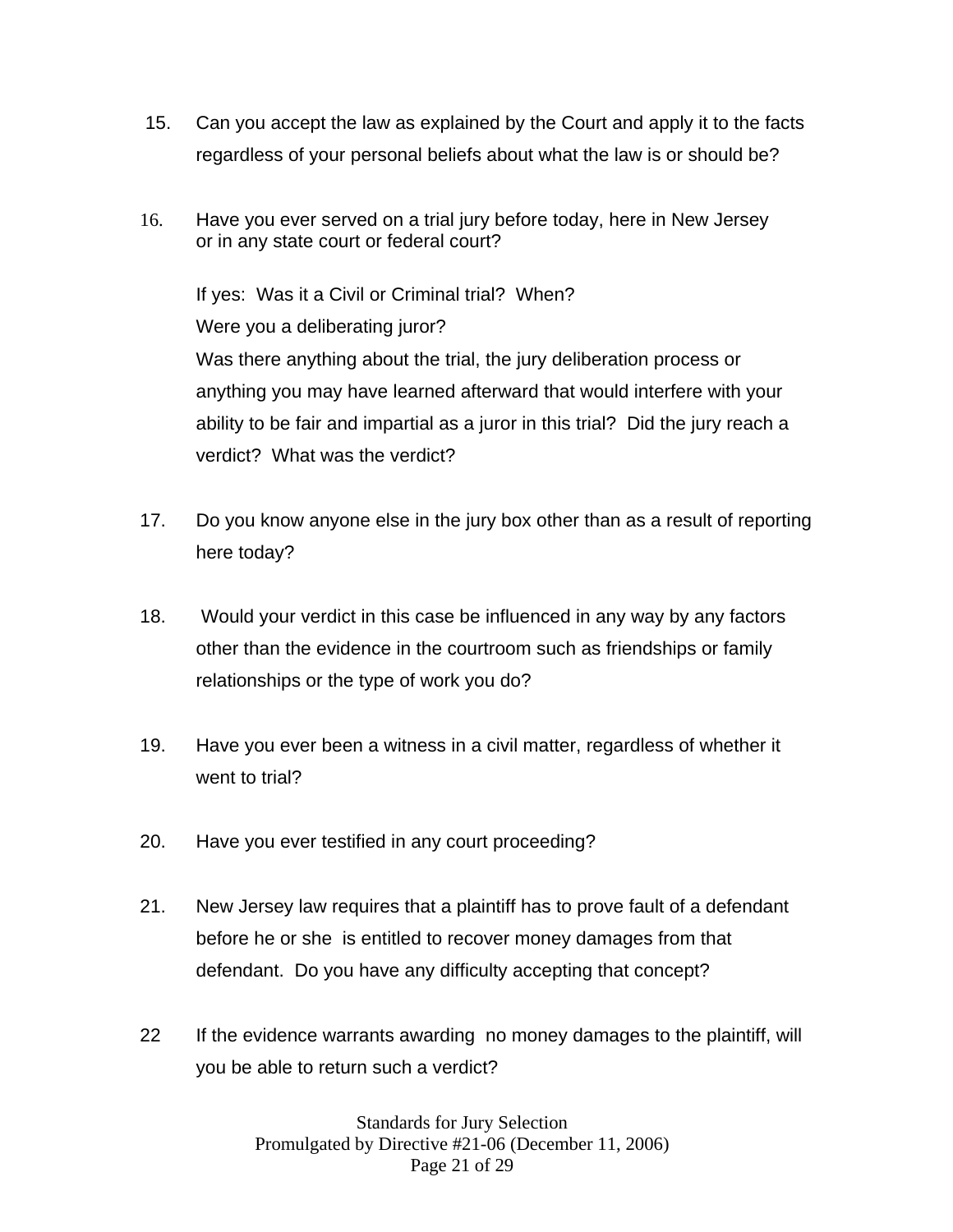- 23. The purpose of questioning you as prospective members of the jury is to select a jury which that will be fair and impartial. Is there anything, not covered by the previous questions, which would affect your ability to be a fair and impartial juror or in any way be a problem for you in serving on this jury? If so, please raise your hand so that the attorneys and I can discuss it with you privately.
- 24. Is there anything else that you feel is important for the parties in this case to know about you?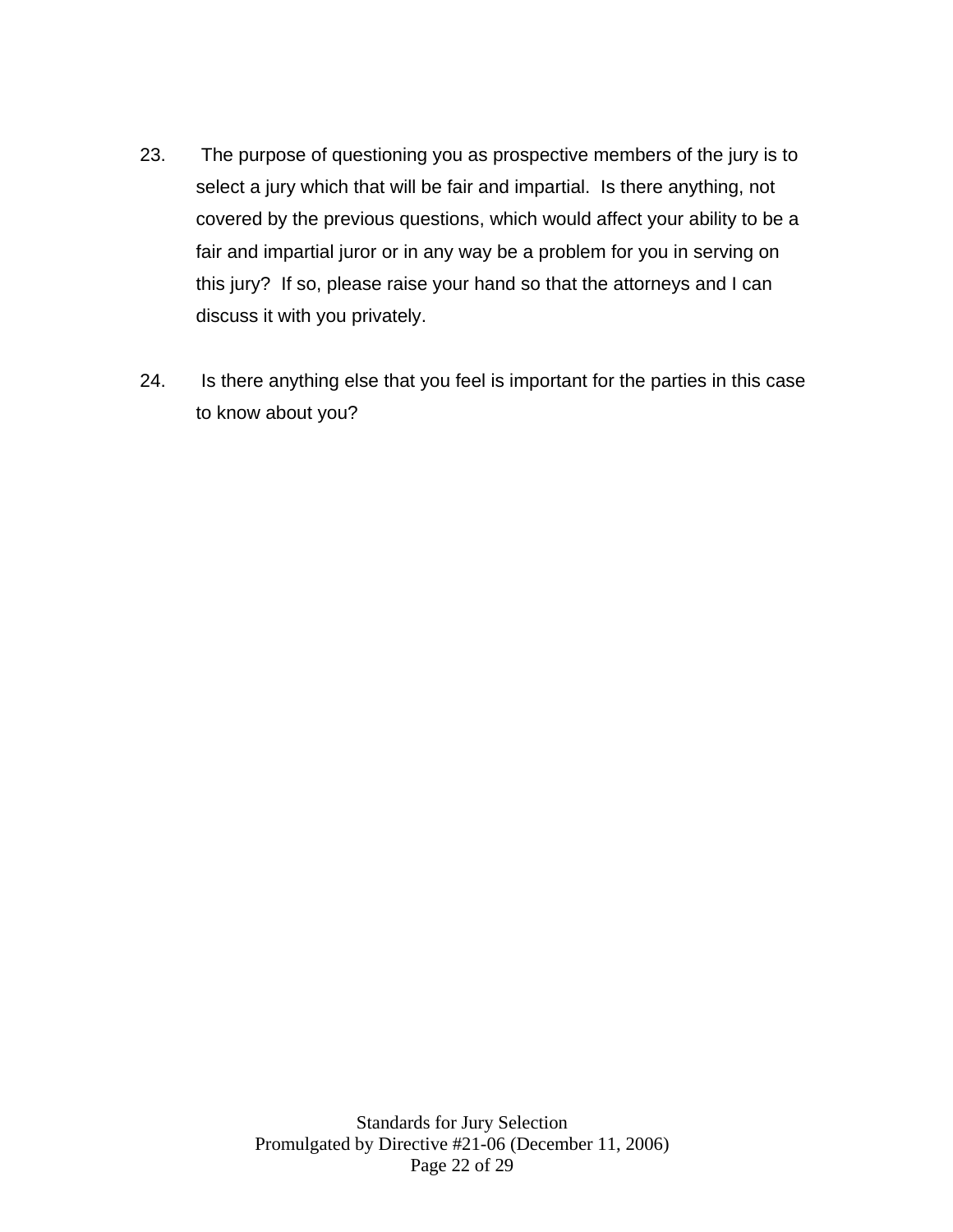# **Biographical**

*The following questions should be asked of each potential juror, one by one, in the jury box:* 

 You have answered a series of questions about civil trials and civil cases. Now we would like to learn a little bit about each of you. Please tell us the type of work you do; whether you have ever done any type of work which is substantially different from what you do now; who else lives in your household and the type of work they do, if any; whether you have any children living elsewhere and the type of work they do; which television shows you watch; any sources from which you learn the news, i.e. the newspapers you read or radio or TV news stations you listen to; if you have a bumper sticker that does not pertain to a political candidate, what does it say? What you do in your spare time and anything else you feel is important.

(NOTE: This question is intended to be an open-ended question which will allow and encourage the juror to speak in a narrative fashion, rather than answer the question in short phrases. For that reason, it is suggested that the judge read the question in its entirety, rather than part by part. If the juror omits a response to one or more sections, the judge should follow up by asking, in effect: "I notice you didn't mention [specify]. Can you please tell us about that?").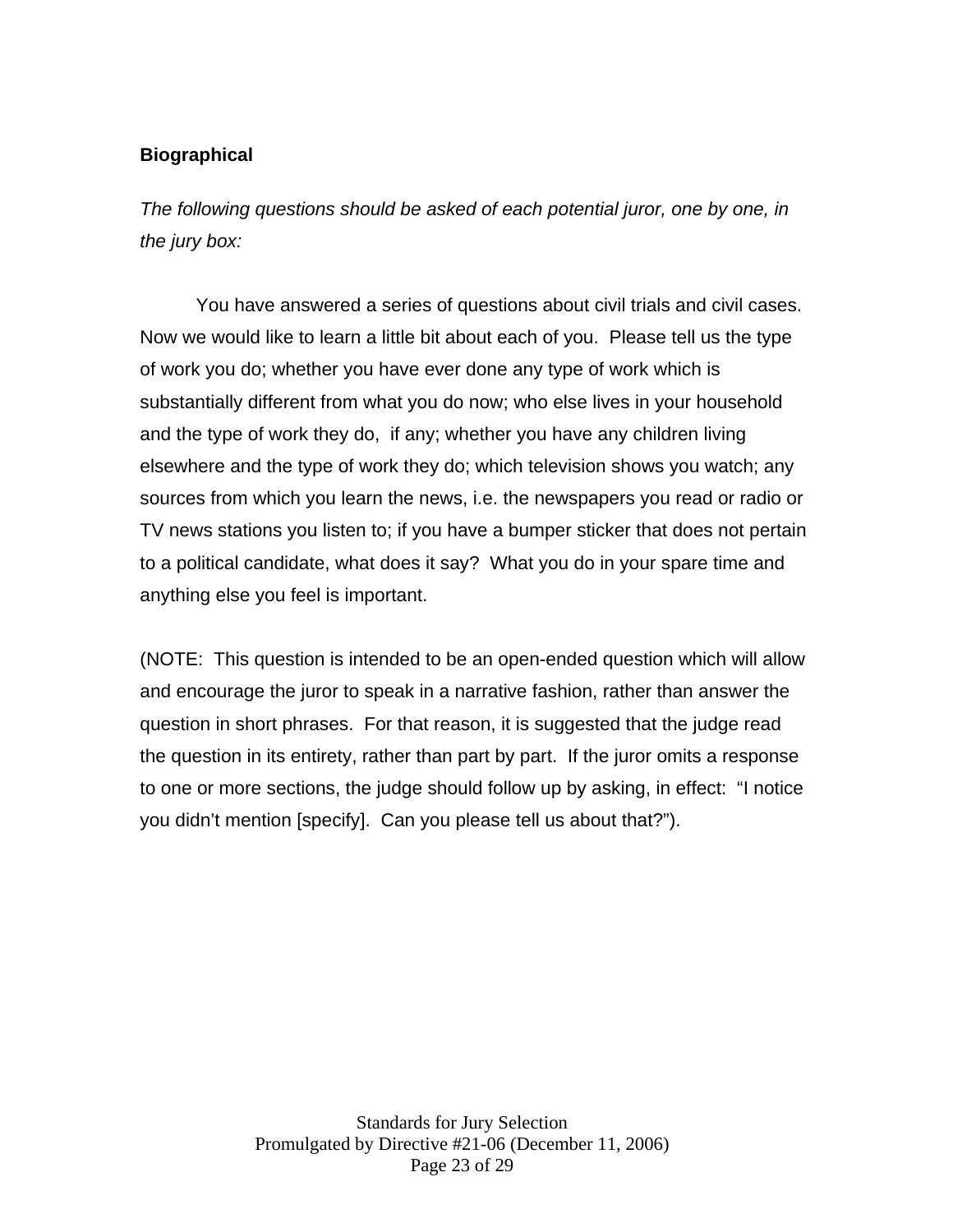# **STANDARD JURY VOIR DIRE (AUTO, SLIP & FALL, MEDICAL MALPRACTICE)**

## **Auto**

- 1. How many of you are licensed drivers?
- 2. Have you or any family member or close personal friend ever been involved in a motor vehicle accident in which an injury resulted?

 What type of accident? Injuries? Lawsuit? Settled? Tried? Was the resolution of the claim satisfactory? Would it affect your ability to be fair and impartial?

3. (a) Have you or a family member or close personal friend ever been involved in litigation or filed a claim of any sort?

 (b) Has anyone ever filed a claim or lawsuit against you or a family member or close personal friend?

- 4. Have you or a family member or close personal friend sustained an injury to the \_\_\_\_\_\_\_ or have chronic problems with \_\_\_\_\_\_\_\_?
- 5. Ask if applicable: Have you or a family member or close personal friend utilized the services of a chiropractor?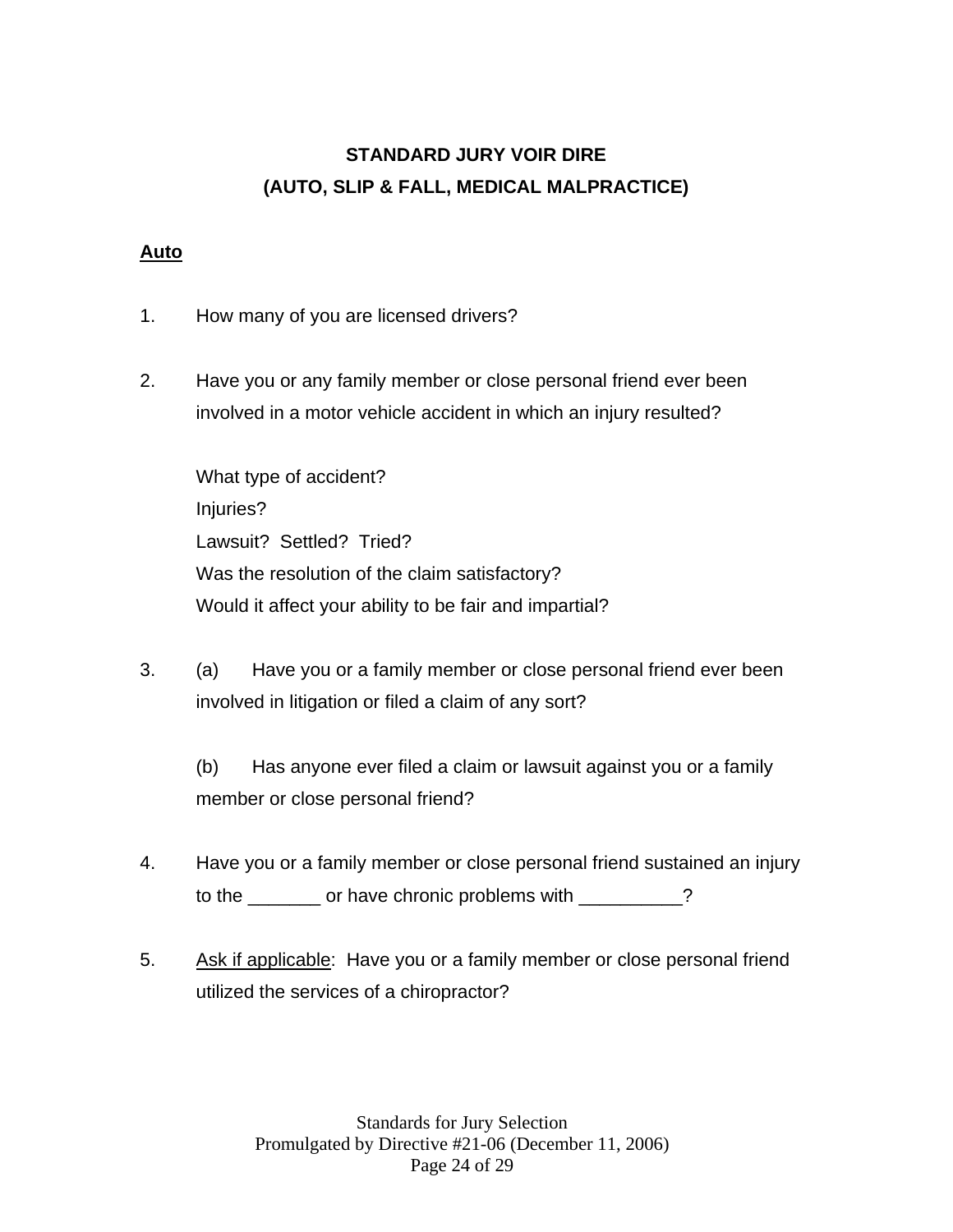6. The Court is aware that there has been a great deal of public discussion in print and in the media about automobile accident lawsuits and automobile accident claims. Do you have an opinion, one way or the other on this subject?

If the answer to Question No. 6 is affirmative, ask the following question at sidebar:

If so, what are your opinions about automobile accident cases?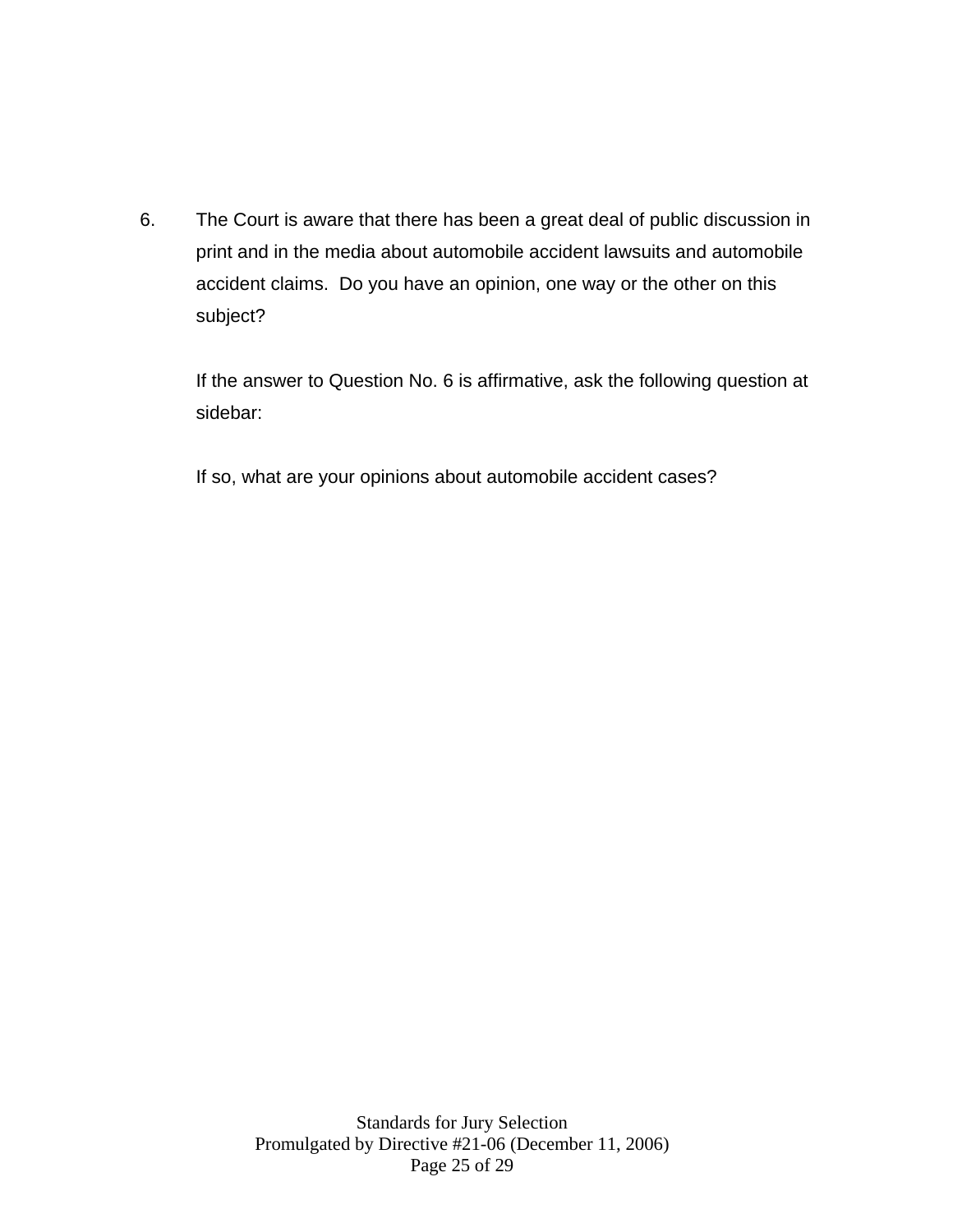## **Slip and Fall**

- 1. Is anyone a tenant?
- 2. Is anyone a landlord? Commercial? Residential?
- 3. Is anyone a homeowner?
- 4. Have you or a family member or close personal friend ever been involved …as either a plaintiff or a defendant…in a slip and fall accident in which an injury resulted?

 Type of accident? Location? Injuries? Lawsuit? Settled? Tried?

 Was the resolution of the claim satisfactory? Would it affect your ability to be fair and impartial?

- 5. Have you or a family member or close personal friend ever been involved in litigation or filed a claim of any sort?
- 6. Have you or a family member or close personal friend sustained an injury to the \_\_\_\_\_\_\_ or have chronic problems with \_\_\_\_\_\_\_\_?

Standards for Jury Selection Promulgated by Directive #21-06 (December 11, 2006) Page 26 of 29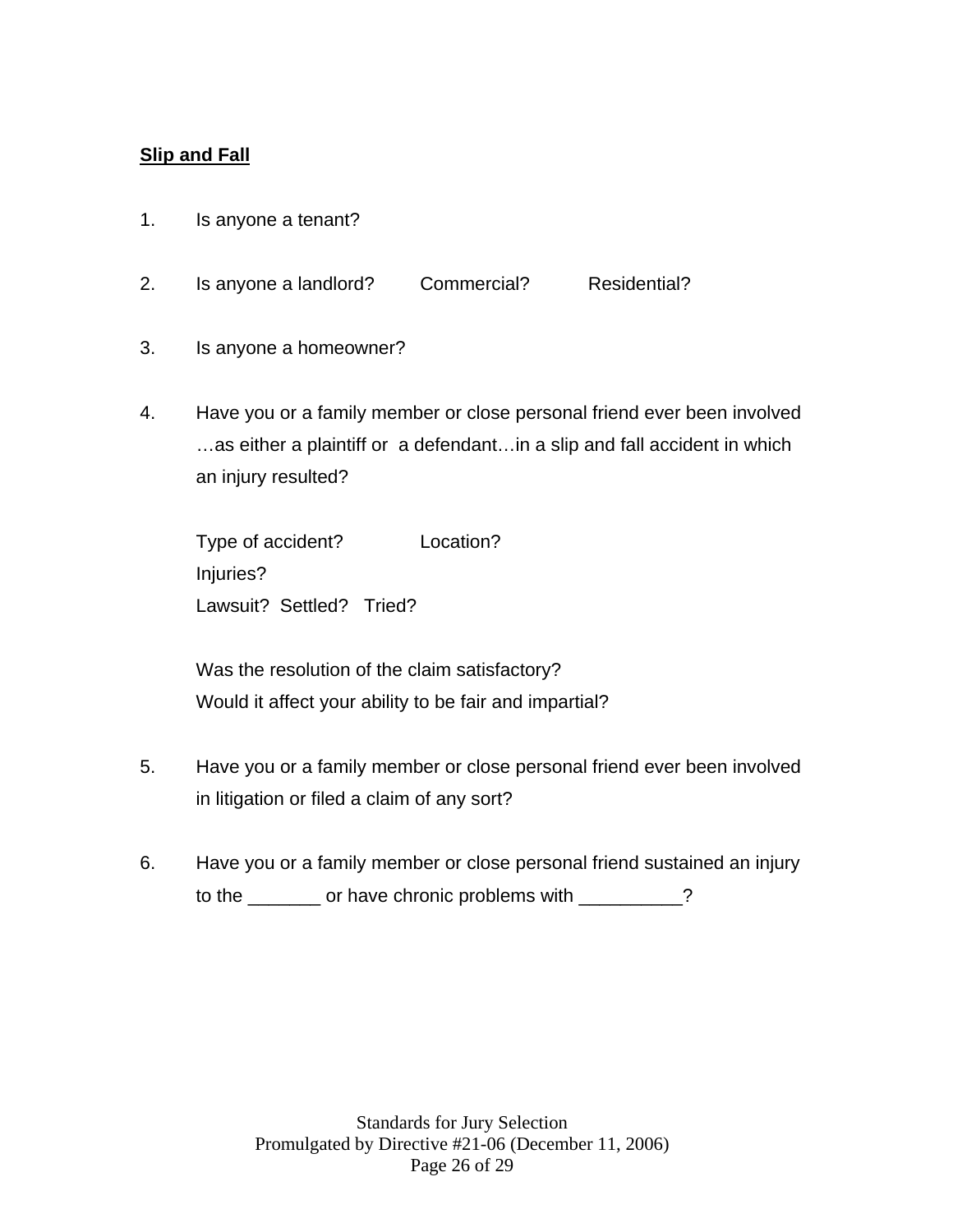### **Medical Malpractice**

(NOTE: It is expected that the parties will submit a few specific questions seeking juror attitudes towards particular injury claims, such as pecuniary loss for wrongful death or a claim for emotional distress, if applicable, or juror attitudes about other particular types of claims, such as wrongful birth or informed consent issues. In particular, wrongful birth claims might require a questionnaire or separate voir dire to address attitudes about termination of pregnancy.)

(*Note:* Before asking the questions below, explain that the trial involves a claim of medical negligence, which people sometimes refer to as medical malpractice and that the terms both mean the same thing.)

- 1. Have you, or family member, or a close personal friend, ever had any experience, either so good or so bad, with a doctor or any other health care provider, that would make it difficult for you to sit as an impartial juror in this matter?
- 2. If the law and the evidence warranted, could you award damages for the plaintiff even if you felt sympathy for the doctor?
- 3. Regardless of plaintiff's present condition, if the law and evidence warranted, could you render a verdict in favor of the defendant despite being sympathetic to the plaintiff?
- 4. Have you, any family member, or close personal friend ever worked for: Attorneys Doctors, Hospitals or Physical Therapists Any type of health care provider

Standards for Jury Selection Promulgated by Directive #21-06 (December 11, 2006) Page 27 of 29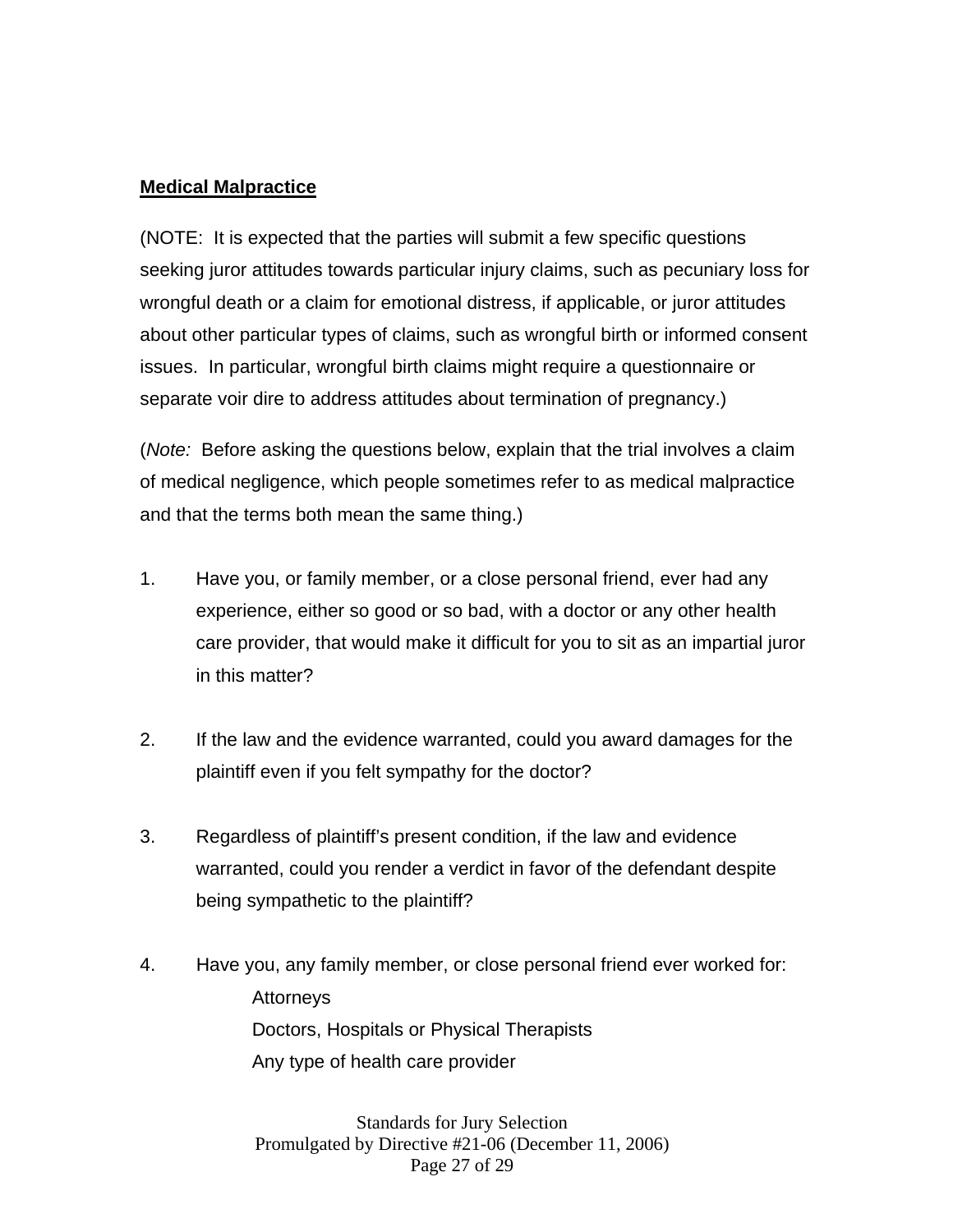## Any ambulance / EMT / Rescue

5. Have you, or any members of your family, been employed in processing, investigating or handling any type of medical or personal injury claims?

If so, please describe:

6. (a) Is there anything that you may have read in the print media or seen on television or heard on the radio about medical negligence cases or caps or limits on jury verdicts or awards that would prevent you from deciding this case fairly and impartially on the facts presented?

If the answer to Question No. 6 is affirmative, ask the following question at sidebar:

- (b) If so, what did you hear or read?
- (c) Did the news coverage affect your thinking about medical malpractice cases in any way?
- (d) How?
- 7. This case involves a claim against the defendant for injuries suffered by the plaintiff as a result of alleged medical negligence. Do you have any existing opinions or strong feelings one way or another about such cases?

 If the answer to Question No. 7 is affirmative, ask the following question at sidebar: